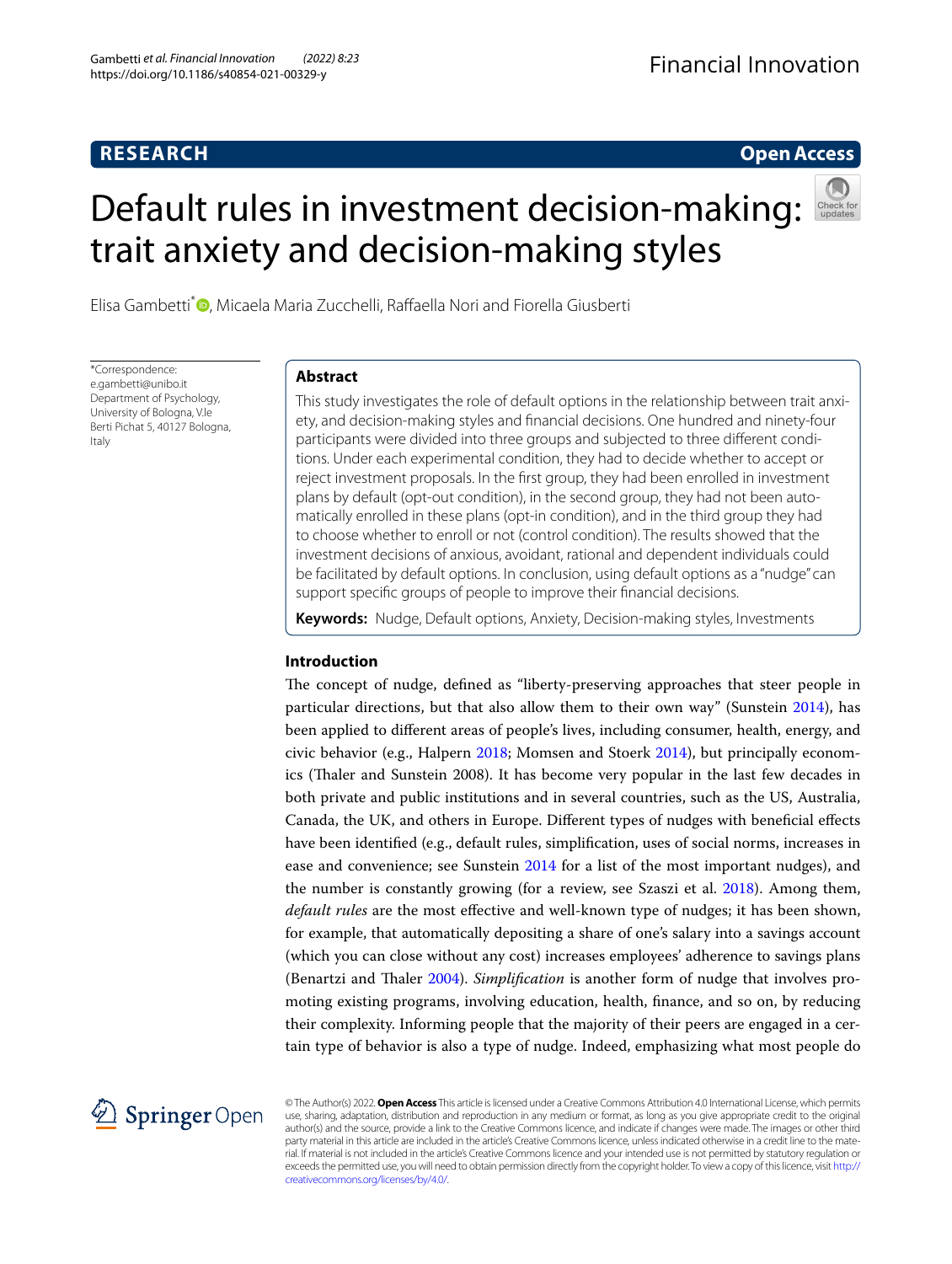usually creates a *social norm* that individuals tend to follow. Making healthy food more visible to consumers is an example of a nudge based on the *increased ease and convenience* of product availability. For example, clearly displaying fruit and vegetables in a campus coffee shop increases their consumption by students, and consequently reducing their intake of unhealthy foods (Wansink et al. [2013](#page-25-0)).

Many large US frms have adopted diferent types of nudges to increase employee participation in savings programs. An example of this was the White House Social and Behavioral Sciences Team, which was active from 2015 to 2017 and was composed of a group of behavioral science experts. The goal of this team was to improve federal policies and programs, with nudge methods to support people in several felds, such as encouraging them to invest their savings in retirement plans. In the UK, the Behavioral Insights Team has applied nudging in public policy since 2010 and the European Commission has realized several studies since 2008 to examine the facilitating efect of nudges in several felds of application, such as Internet behavior, energy saving, investment decisions, and so on (e.g., Brenninkmeijer and Blonk [2012;](#page-23-2) Foukaras and Toma [2014](#page-23-3)).

*Default options* are one of the most efective types of nudges, and they refer to the events or conditions set in place when no alternatives are actively chosen. The impact of default rules has been shown by automatic enrollment plans wherein governments, companies and public agencies randomly assign people to an institutional program, then give them the chance to change from this default condition to one of various alternatives, including health care plans (Samuelson and Zeckhauser [1988\)](#page-24-3), infuenza vaccination (Chapman et al. [2010\)](#page-23-4), and savings plans (Benartzi and Taler [2013](#page-23-1)). A classic example is the introduction of presumed or deemed consent for organ donation (i.e., opt-out strategy, whereby organ donation occurs automatically unless a specifc request is made before death for organs not to be taken) to increase the number of organs avail-able for transplant (Arshad et al. [2019](#page-23-5)). The literature shows that the majority of people do not change their assigned default program in an opt-out frame, and the percentages of organ donors in countries with an opt-out system are much higher than in countries with an opt-in system, wherein people have to actively sign up to a register to donate their organs after death (Johnson and Goldstein [2003](#page-24-4)).

Simple forms of default rules have shown strong and stable efects across diferent cultures and age groups (e.g., Madrian and Shea [2001](#page-24-5)), as well as in the fnancial feld, in particular savings behaviors (e.g., Choi et al. [2004](#page-23-6)). For example, Ashraf et al. ([2006](#page-23-7)) show that the default option of a commitment savings account has an impact on both household decision-making power (i.e., the household is more likely to buy durables) and the self-perception of savings behavior (i.e., people with time-inconsistent preferences report being more disciplined savers). Moreover, Madrian and Shea [\(2001](#page-24-5)) show that default options can increase participation in retirement plans, from 49 to 86%, among new employees.

The main research area where this effect has been studied is behavioral economics with the underlying theory of *libertarian paternalism*, the idea that it is both possible and legitimate for private and public institutions to afect behavior while also respecting freedom of choice (Taler and Sunstein [2003;](#page-24-6) Camerer et al. [2003](#page-23-8)). According to behavioral economics, human behavior depends on both the environmental situation in which a decision is taken and the individual preferences of the person who makes the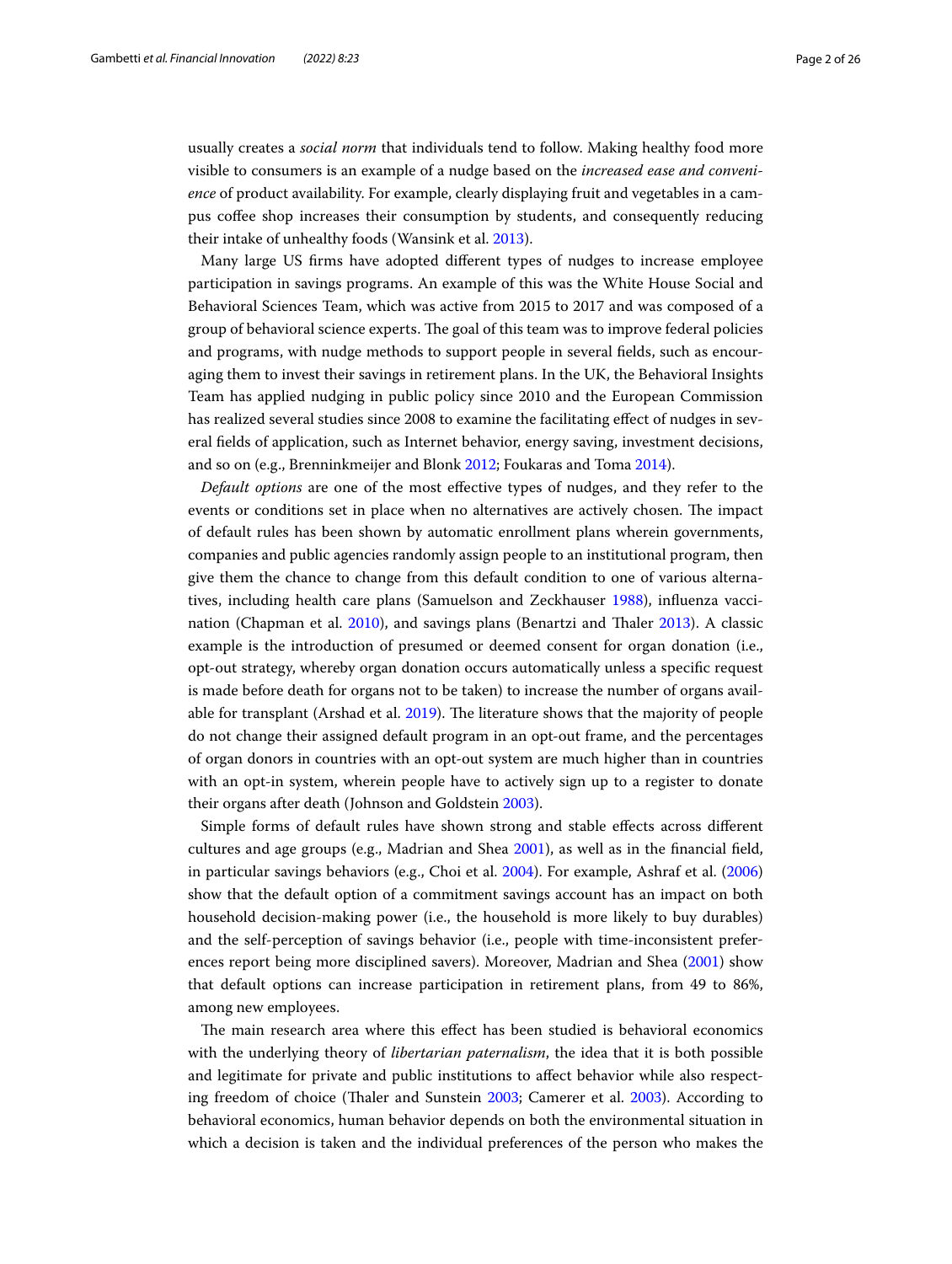decision (e.g., Mani et al. [2013\)](#page-24-7). Behavioral economics has accumulated a notable body of laboratory and feld research (see DellaVigna [2009](#page-23-9) for a review), showing that people have a priori ideas about uncertain events and specifc preferences that can lead them to troublesome behaviors, such as saving inadequately for retirement or accumulating high credit card debt. These preferences are influenced not only by social norms, the opinions and behaviors of other people (Slovic [1995](#page-24-8)), and fnancial literacy (i.e., the knowledge of fnancial products, e.g., a bond or a stock; the knowledge of fnancial concepts; and mathematical skills or the numeracy necessary for efective fnancial decision-making and engagement in certain activities, e.g., fnancial planning, see Hastings et al. [2013](#page-23-10)), but also by personality traits (e.g., Gambetti and Giusberti [2019](#page-23-11)) and emotions (Loewenstein and Lerner [2003\)](#page-24-9). For example, people may have self-control problems; they make long-term savings plans but then they do not always follow through because of the temptation to consume, that is, the intertemporal inconsistency of preferences (Loewen-stein and Prelec [1992](#page-24-10)). Therefore, extensive experimental evidence seems to indicate that people in diferent areas of their lives are unconscious victims of social infuence and cognitive biases because they make decisions by relying excessively on their feelings and emotions (e.g., Rick and Loewenstein [2008\)](#page-24-11). In this regard, individuals are far from rational and often act against their own interests, yet they are quite predictable in their "irrationality" because they show recurring behavioral patterns (e.g., Smelter and Baltes [2001](#page-24-12); Ariely et al. [2009](#page-23-12)). Starting from the assumptions of behavioral economics, *libertarian paternalism* aims to change the "architecture of choices," that is, the frame of decision-making to improve individual behaviors while limiting their emotive and cognitive distortions. Notably, Thaler and Sunstein (2008) state that institutions and companies should identify the best possible option and assign people to this condition by default (providing a nudge), leaving them with the possibility to choose from other options, which institutions judge less favorably, however, to improve their living and economic conditions.

The nudge literature recognizes that behavioral change interacts and is modulated by personality (e.g., Ashraf et al. [2006\)](#page-23-7), but there is still little evidence about how specifc personality traits and decision-making styles afect individual decision-making under different conditions and rules. This study explores whether a certain type of nudge default rules (i.e., automatic enrollment in specifc plans)—can improve decision-making regarding fnancial investments. Specifcally, default options can help people who are more prone to making unfavorable decisions in the economic feld (such as avoiding investments) because of their specifc characteristics, such as avoidant and dependent decision-making styles and trait anxiety (e.g., Shih and Ke [2014](#page-24-13); Gambetti and Gius-berti [2012,](#page-23-13) [2019](#page-23-11)). The novelty of this research is its focus on trait anxiety and decisionmaking styles, which have not been considered in the previous fnancial literature about nudge. If default rules are found to have an impact on fnancial decision-making in these individuals, then this further elucidates the potential efect of nudges, thereby allowing fnancial institutions to guide their clients in a more targeted way depending on their individual diferences. For example, the present research could improve fnancial proposals and questionnaires. A case in point is the Market in Financial Instruments Directive (MiFID), which is a questionnaire introduced by the European Regulator to identify the profile, preferences, and needs of potential investors. The purpose of this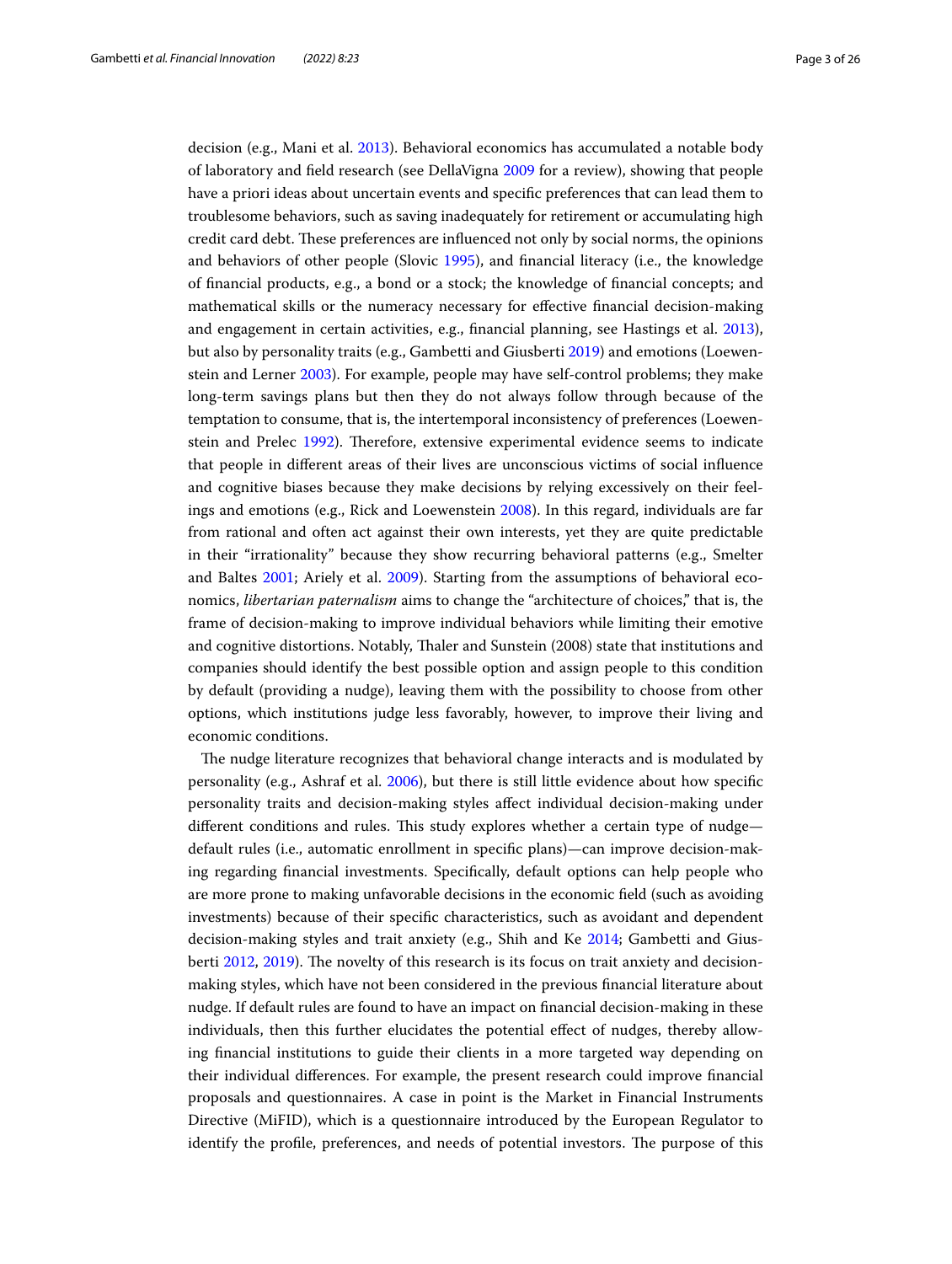questionnaire is to investigate the suitability and appropriateness of each fnancial product or service proposed to clients. The suitability is a wider concept that may be defined as "the degree to which the product or service ofered by the intermediary matches the client's fnancial situation, investment objectives, level of risk tolerance, fnancial need, knowledge and experience" (Bank for International Settlement [2008\)](#page-23-14). Although the MiFID questionnaires provided by major Italian fnancial groups appear to be largely diferent, they are usually made up of three sections vis-a-vis fnancial objectives, fnancial capacity, and fnancial experience and knowledge (Marinelli and Mazzolli [2010](#page-24-14)). The results of the present research can be used to improve this kind of questionnaire by adding a specifc section about investor characteristics regarding personality traits and decision-making styles.

#### **Literature review and hypotheses**

In the economic feld, people tend to make unfavorable fnancial decisions, not only because they usually have limited self-control over their expenses (e.g., spending more money than they have) and act on the basis of their preferences, but also because they normally have difculties in understanding fnancial concepts, including diversifcation of portfolios and deductible or copayment costs (see Loewenstein et al. [2013](#page-24-15); Handel and Kolstad [2015](#page-23-15)). Moreover, they have limited fnancial knowledge about their savings and borrowing, such as their mortgages, and usually fail to plan for known expenses, such as college tuition and retirement (Hastings et al. [2013\)](#page-23-10).

In addition to the capability of self-control, as well as fnancial education and literacy, the variability in fnancial decision-making can be explained by individual characteristics. Economics is one of the felds wherein the impact of personal characteristics is more evident because of the high uncertainty and consequences that decisions may have on people's lives (e.g., Donnelly et al. [2012](#page-23-16)). Research has widely shown the importance of individual diferences, such as decision-making styles and personality traits, on individual economic decisions and outcomes (e.g., Muhammad and Abdullah [2009](#page-24-16); Riaz et al. [2012;](#page-24-17) Jamal et al. [2014;](#page-23-17) Gambetti and Giusberti [2017](#page-23-18), [2019\)](#page-23-11).

Regarding personality traits, research shows that people with high introversion, independence, and emotional stability traits are good at saving and avoiding debts, making accurate fnancial decisions, and incurring low extra expenditures and monetary risks (Chitra and Ramya Sreedevi [2011](#page-23-19); Rustichini et al. [2012](#page-24-18); Ebrahimi et al. [2016](#page-23-20)). However, making favorable fnancial decisions is linked to not only the ability to save money, but also the tendency to invest in diferent ways (e.g., Lo et al. [2005\)](#page-24-19). Recent research showed that extroversion, self-control, trait anger, and trait anxiety were found to be strong predictors of investment decision-making (e.g., Mayfeld et al. [2008](#page-24-20); Oehler et al. [2018](#page-24-21); Gambetti and Giusberti [2012,](#page-23-13) [2019](#page-23-11)). In particular, extroverted and lively individuals who are optimistic and outgoing are likely to take the initiative to spend on highrisk and short-term investments (Nyhus and Webley [2001;](#page-24-22) Mayfeld et al. [2008](#page-24-20); Oehler et al. 2017). Moreover, people with high self-control and low impulsivity, who are practical, solution-oriented, and better at managing their money compared to highly neurotic individuals (Donnelly et al. [2012](#page-23-16); Webley and Nyhus 2001), are prone to invest in diferent types of stocks, as well as industrial and state bonds (Gambetti and Giusberti [2019](#page-23-11)). One the one hand, trait anger is positively associated with the tendency to diversify a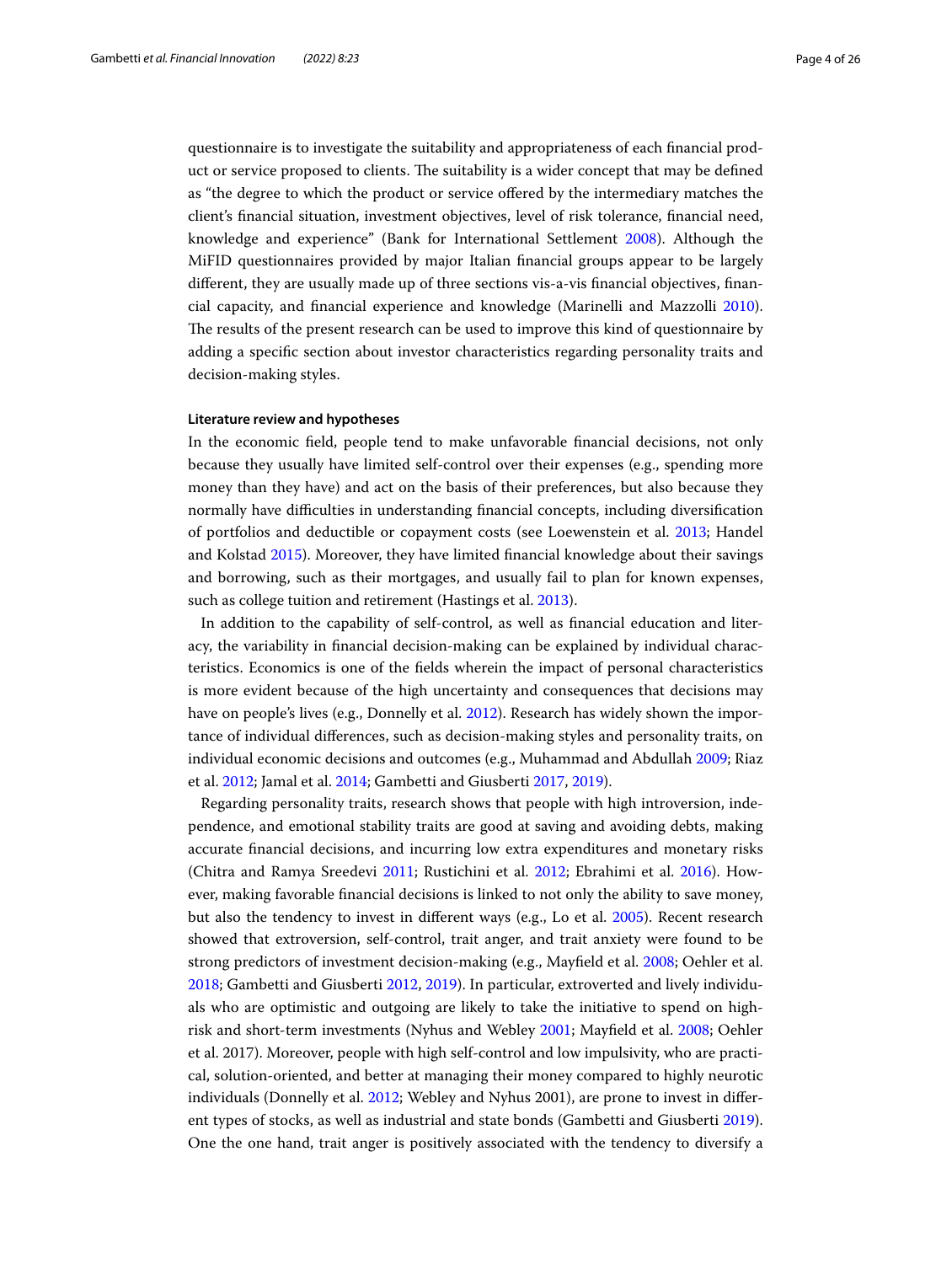portfolio (Gambetti and Giusberti [2012](#page-23-13)), but on the other, trait anxiety, characterized by high levels of apprehension, tension, and vigilance, predicts over-prudent fnancial decisions, opting for saving money and not making investments (e.g., Shih and Ke [2014](#page-24-13); Gambetti and Giusberti [2019\)](#page-23-11). Thus, trait anxiety is the personality dimension most closely related to the tendency to avoid investments, with the risk of unfavorable fnancial decisions. Tus, it is selected as independent variable in the present study. Similarly, those sufering from depression are prone to use a risk-averse approach, whereby expected losses are minimized (Leahy et al. [2012](#page-24-23)). It should also be noted that previous research shows that in the investment feld, it is better to study specifc personality traits, such as trait anxiety, than personality characteristics at the broadest level of abstraction (Gambetti and Giusberti [2019\)](#page-23-11). The latter may include neuroticism, which covers different personality traits, such as anxiety and anger, that correlate with opposing risk preferences and attitudes and may result in contrasting fnancial decisions (e.g., Gambetti and Giusberti [2012](#page-23-13)).

In addition to personality traits, decision-making styles can also predict investment decisions. They are defined as habitual patterns and tendencies in the way an individual approaches and reacts when confronted with a decision-making situation. The number of decision-making styles is subject to debate. On the one hand, Scott and Bruce ([1995](#page-24-24)) suggest that there are fve styles: (1) rational (i.e., a tendency to analyze information and not being easily swayed by emotions), (2) intuitive (i.e., a tendency to rely upon intuitions, feelings, and sensations), (3) avoidant (i.e., a proneness to procrastination in making decisions), (4) dependent (i.e., needing the assistance and support of others), and (5) spontaneous (i.e., a tendency to make decisions in an impulsive way). On the other hand, Nygren [\(2000\)](#page-24-25) identifes three decision-making styles (i.e., analytical, intuitive, regret-based), whereas Leykin and DeRubeis ([2010](#page-24-26)) diferentiate among nine styles (i.e., respected, confdent, spontaneous, dependent, vigilant, avoidant, brooding, intuitive, anxious).

The five decision-making styles identified by Scott and Bruce ([1995\)](#page-24-24) have been correlated with various personality dimensions. For example, Riaz et al. [\(2012\)](#page-24-17) show that the Big Five personality factors contribute from 15.4 to 28.1% variance in decision-making styles. The authors show that each of the Big Five personality traits (Costa and McCrae [1992](#page-23-21)) can be mapped onto a specifc behavioral decision-making pattern: conscientiousness positively correlates with the rational decision-making style, openness to experience is positively associated with the intuitive decision-making style, extroversion is positively associated with the spontaneous style, agreeableness is positively associated with the dependent decision-making style, and neuroticism is positively related to the avoidant decision-making style. In addition, recent studies have shown that decisionmaking styles predict decision-making competence, not only in everyday life (Dewberry et al. [2013\)](#page-23-22), but also in the fnancial feld (Cosenza et al. [2019](#page-23-23)). Specifcally, the rational decision-making style mediates the relationship between self-control (i.e., a personality trait associated with conscientiousness and low impulsivity) and investment decisions, and it predicts the ability to manage one's money efectively (Donnelly et al. [2012](#page-23-16); Gambetti and Giusberti [2019](#page-23-11); Cosenza et al. [2019\)](#page-23-23). Moreover, rational individuals are more likely to have proftable investments compared to intuitive and spontaneous individuals who are more infuenced by emotions and insights, and thus may have problems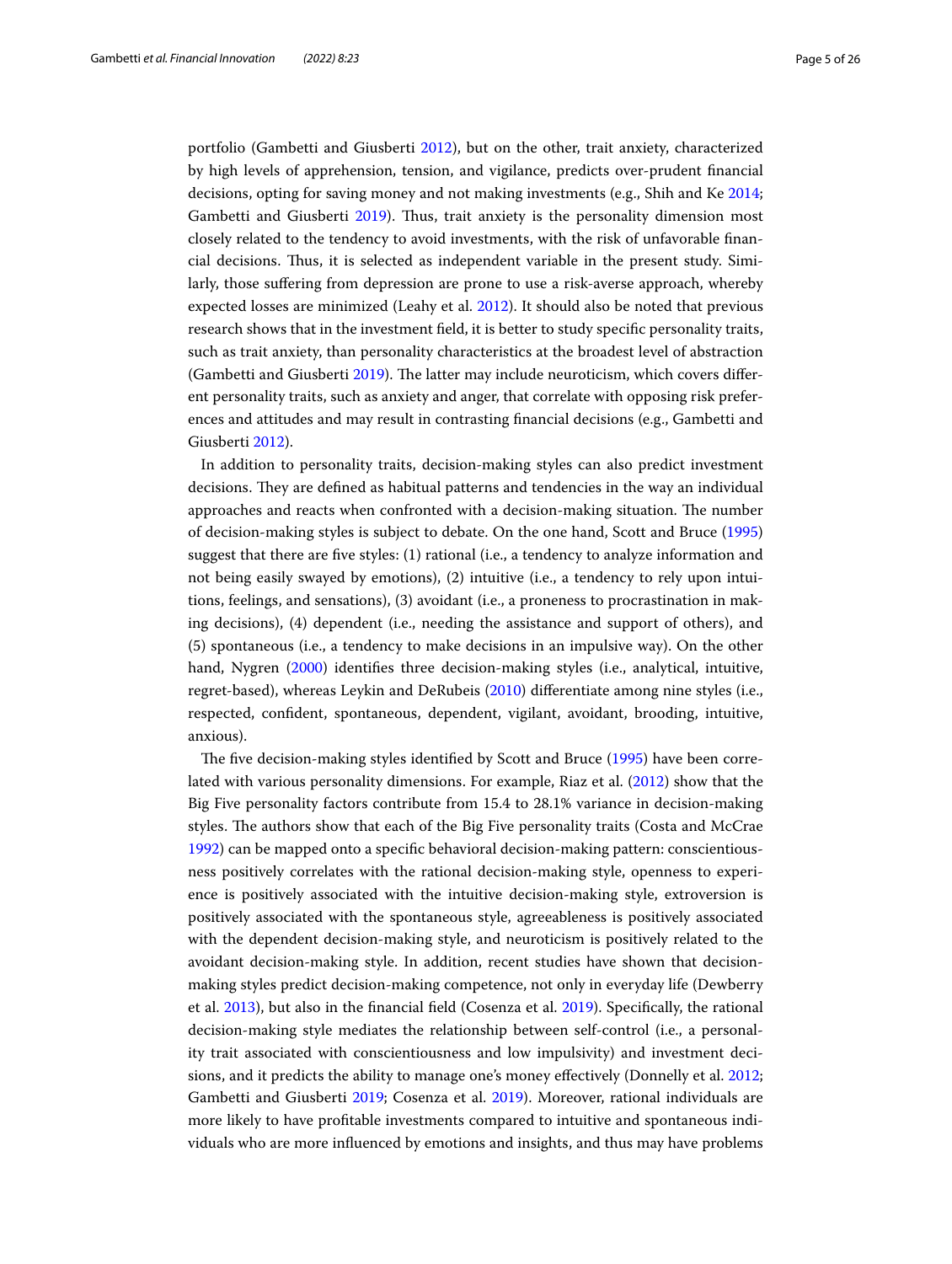in managing their money and be more prone to gambling (Muhammad and Abdullah [2009](#page-24-16); Jamal et al. [2014\)](#page-23-17). However, avoidant decision-making style predicts the tendency not to invest, not only correlating with trait anxiety but also mediating the relationship between trait anxiety and investment decision-making (Riaz et al. [2012](#page-24-17); Gambetti and Giusberti [2019\)](#page-23-11). As we mentioned above, anxious individuals tend to save money and avoid investments, holding interest-bearing accounts owing to their perception of the low predictability of stock trends (Gambetti and Giusberti [2012](#page-23-13), [2019\)](#page-23-11). This can be explained by the tendency of anxious individuals to interpret possible negative outcomes as more likely to occur; this tendency leads them to avoid risks, while making excessively prudential decisions (Maner et al. [2007\)](#page-24-27). Tus, anxious and avoidant people are more likely to make unfavorable (i.e., economically disadvantageous) and inefficient (i.e., selecting a course of action in an untimely manner) decisions, leading them to miss profitable fnancial opportunities (e.g., Lo et al. [2005](#page-24-19)).

Although a big part of the behavioral/nudge revolution is to acknowledge the heterogeneity of individuals (e.g., Ashraf et al. [2006\)](#page-23-7), no studies have investigated whether using nudges could serve to modulate the infuence of trait anxiety and decision-making styles on investment decisions by supporting and improving the decisional process and, thus, reducing unfavorable choices. To fll this gap in the literature, the aim of the present study is to investigate the role of default options in the relationship between trait anxiety, decision-making styles, and intention/preference to invest. As in previous research (e.g., Johnson and Goldstein [2004](#page-24-28); Chapman et al. [2010](#page-23-4)), we defne three experimental conditions: (1) "opt-out," in which it is assumed that participants are enrolled in a specifc investment plan by default; (2) "opt-in," in which it is assumed that participants do not automatically adhere to a specifc plan, but they can choose to sign up; and (3) "control," in which participants have to make a decision to accept or reject an investment proposal. Te frst two conditions evaluate people's intentions about investment plans in two different decisional frames (default agreement or default disagreement). The optout condition measures the nudge efect, given that participants are pushed by the decisional frame to adhere to the investment plan proposed, whereas the control condition gives information about participants' preferences regarding each investment plan. We are interested in both intentions and preferences, which are seen as diferent concepts in the fnancial feld. Intention is the likelihood that an individual makes a particular decision based on their will to do so. For example, the desire to adhere to an investment plan by giving (in opt-in condition) or withholding (in opt-out condition) their consent. However, preference can be viewed as an attitude that infuences individuals' decisions and then results in a behavioral tendency that leads an individual to make a particular choice (Madden et al. [1992;](#page-24-29) Schiffman et al. [2000\)](#page-24-30). Thus, the control condition can be important to evaluate the preferences of participants with diferent individual characteristics outside a specifc decisional frame.

In general, we expect nudging to have a signifcant efect on both the intention/preference and conviction to invest. This is suggested by the literature in the financial field, which supposes that people normally make unfavorable investment decisions (e.g., Loewenstein et al. [2013;](#page-24-15) Handel and Kolstad 2014), and research into the efficacy of nudges (Benartzi and Taler 2004; Bruns et al. [2018;](#page-23-24) Johnson and Goldstein [2003](#page-24-4)). In particular, we hypothesize that: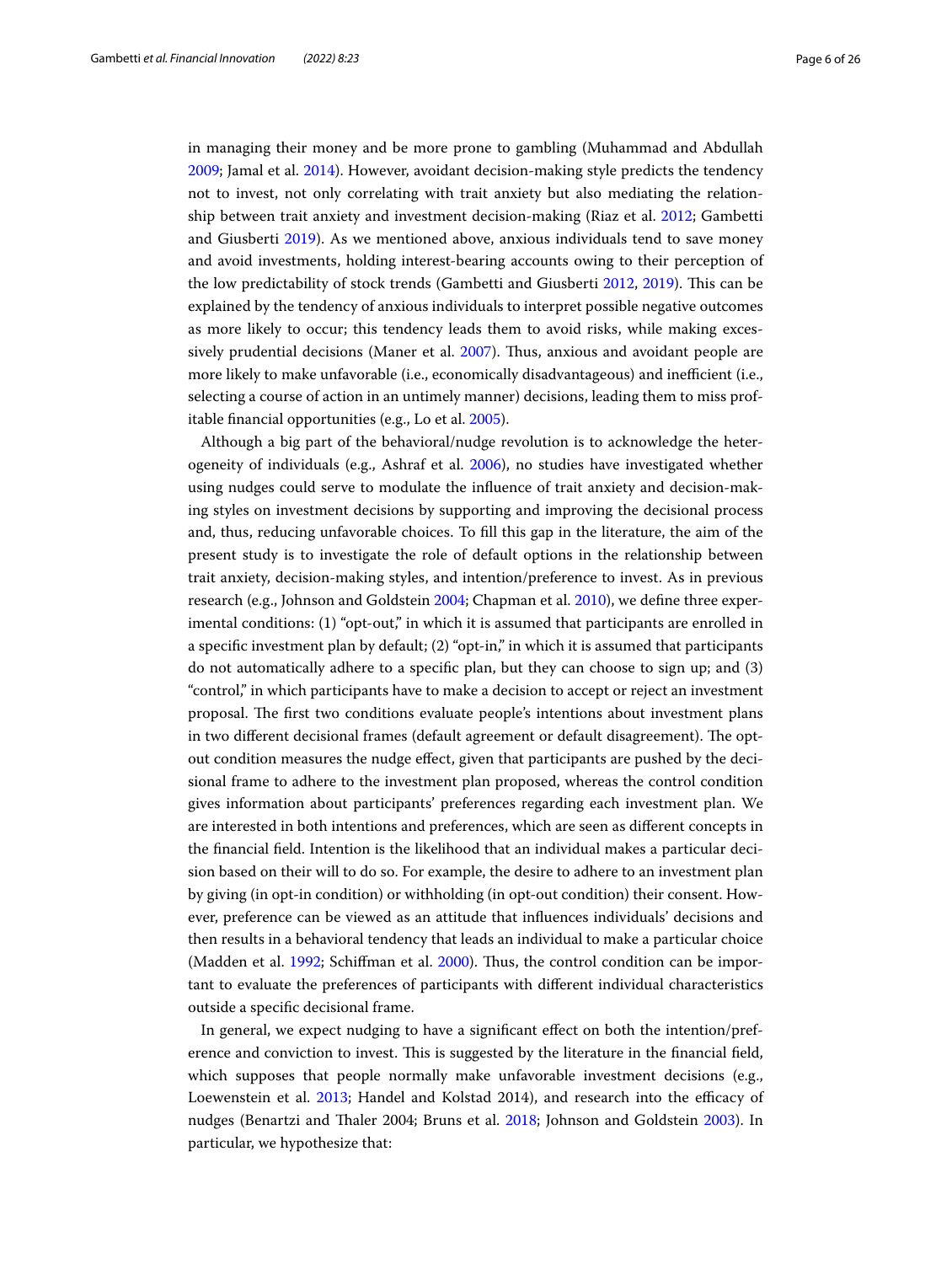Hy0 The opt-out condition will differ significantly from the opt-in and control conditions regarding intention/conviction to invest, whereas there will be no signifcant diferences between the opt-in and control conditions.

Regarding individual diferences, we hypothesize that default rules might help people with high trait anxiety and avoidant style to improve their economic choices, thereby giving them the nudge to make investments. In particular, default options can support the fnancial decisions of anxious and avoidant individuals, who usually tend not to invest their money or opt for low-risk investments (e.g., Shih and Ke [2014;](#page-24-13) Gambetti and Giusberti [2012,](#page-23-13) [2019](#page-23-11)), thereby pushing them to make investments. Tus, we propose that:

**Hy1** Trait anxiety and avoidant decision-making style will be positively related with investment intentions only in the opt-out condition, and not in the control (in which they can express their preferences about investments) or opt-in conditions (in which they are not pushed by a decisional frame to invest their money).

However, the investment decisions of high rational, intuitive, and spontaneous individuals may be infuenced less or not at all by default options. In particular, rational people, who have high self-control and are already prone to invest, thus making proftable and gainful decisions (e.g., Donnelly et al. [2012;](#page-23-16) Muhammad and Abdullah [2009;](#page-24-16) Jamal et al. [2014](#page-23-17); Gambetti and Giusberti [2019](#page-23-11)), would choose to invest, regardless of the situation they are in (with or without the presence of default options). Tus, we expect that:

**Hy2** No signifcant diferences will be found between the three experimental conditions for rational individuals. We expect them to express their preference for investments (in the control condition) and choose to invest in both opt-in and opt-out conditions.

Conversely, individuals with intuitive and spontaneous decision-making styles, which are positively associated (Scott and Bruce [1995](#page-24-24)) and prone to making unfavorable fnancial decisions, such as gambling (Smelter and Baltes [2001\)](#page-24-12), may not be supported by the decisional frame (e.g., default rules) in making investments. Tis is because they base their fnancial intentions and decisions on emotions, feelings, and sensations regardless of frame, for example, a default situation (Muhammad and Abdullah [2009](#page-24-16); Jamal et al. [2014](#page-23-17)). Thus, we hypothesize that:

**Hy3** Intuitive and spontaneous individuals will express their preference for investing money in the control condition, and they will tend to invest both in opt-in and opt-out conditions because of their sensations, feelings, and emotions regardless of the decisional frame.

Finally, regarding the dependent decision making-style, only a few studies have investigated the relationship between this specifc style and fnancial intentions and decisions, with contrasting results. On the one hand, some studies have shown that people with a high dependent personality trait do usually make unfavorable financial decisions (e.g., Nyhus and Webley [2001](#page-24-22); Chitra and Ramya Sreedevi [2011](#page-23-19)). On the other hand, Gambetti and Giusberti [\(2019](#page-23-11)) report that individuals with a dependent decision-making style are prone to invest, thereby making advantageous decisions, probably following the advice of their bank consultants. In this sense, dependent individuals may be supported by nudges and in particular by default options. Tis can be explained by their tendency to follow pre-established conditions, such as the automatic enrolment in fnancial plans.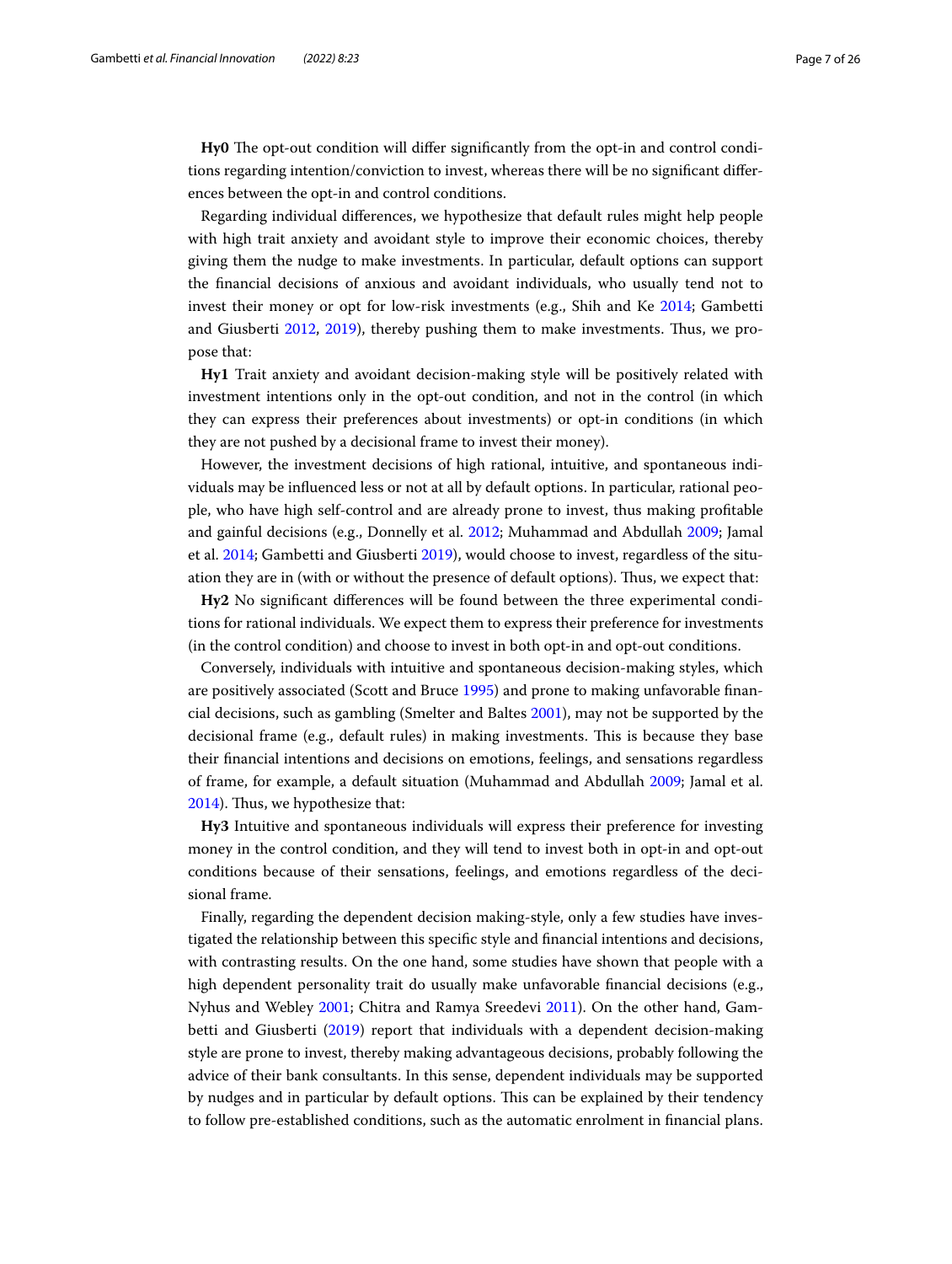We expect this behavior to contrast with that of independent individuals who would not benefit from this type of nudge. Thus, we expect that:

**Hy4** Dependent individuals will express their preferences to invest their money in the control condition, but they will make more investment decisions in the opt-out condition than in the opt-in condition.

## **Method**

#### **Sample and experimental design**

To determine the a priori sample size, we performed a statistical power analysis using the GPower 3.1 software (Faul et al. [2007\)](#page-23-25). A sample size of 186 participants was suggested by this power analysis (considering the following input parameters: effect  $size = .015$ ; alpha error prob.  $= .05$ ; power or 1-beta error prob.  $= .095$ ) to perform subsequent data analyses (i.e., a multivariate ANOVA and separate hierarchical multiple regressions for each experimental condition) with three predictors of interest: T-Anxiety, the fve decision-making styles, and three experimental conditions. 194 Italian adults between 30 and 65 years old ( $M_{\text{age}}$  = 55.64, SD = 5.01; 42% males) were recruited through social networks and notices in cultural centers, libraries, and workplaces. Participants had diferent occupations (office workers, bankers, entrepreneurs, manual workers, artisans, and so on) and were tested individually in a university laboratory. Participation was voluntary and the study was approved by the Ethics Committee of the local university.

The educational level of the sample was as follows: 40% had a middle school certificate, 40% had graduated from high school, and 20% had a bachelor's or graduate degree. However, 2.1% did not respond to the question about educational level. The participants were asked to rate their experience in the fnancial feld on a 3-point rating scale: 53.6% of the sample was inexperienced, 23.7% had no specifc training but had learned something from previous personal experience, and 21.1% had studied fnancial topics or worked in the feld of economics. Similarly, 2.1% did not respond to the question about experience in the fnancial feld.

The participants were randomly divided into the three experimental conditions: *optout* ( $N=66$ ), wherein it was assumed that the participants automatically adhered to a specific financial plan, with the possibility to withdraw at any time; *opt-in*  $(N=62)$ , wherein it was assumed that the participants did not automatically accept the specifc plan, but they could choose to sign up; and *control* (N=66), wherein the participants had to make a decision to accept or reject an investment proposal.

#### **Instruments**

The *State-Trait Anxiety Inventory-Y* (STAI-Y; Spielberger [2010](#page-24-31); trad. It. Pedrabissi and Santinello [1998\)](#page-24-32) is an instrument that measures anxiety and is split into the State Anxiety Scale that evaluates how people feel at the moment (e.g., "I feel at ease") and the Trait Anxiety Scale that evaluates how people generally feel (e.g., "I am a steady person"). In the present study, only the Trait Anxiety Scale was considered. This scale has 20 items with the focused areas including worry, tension, apprehension, and nervousness. The participants can respond on a scale from 1 (almost never) to 4 (almost always). In the present sample, Cronbach's α was .82 for this scale.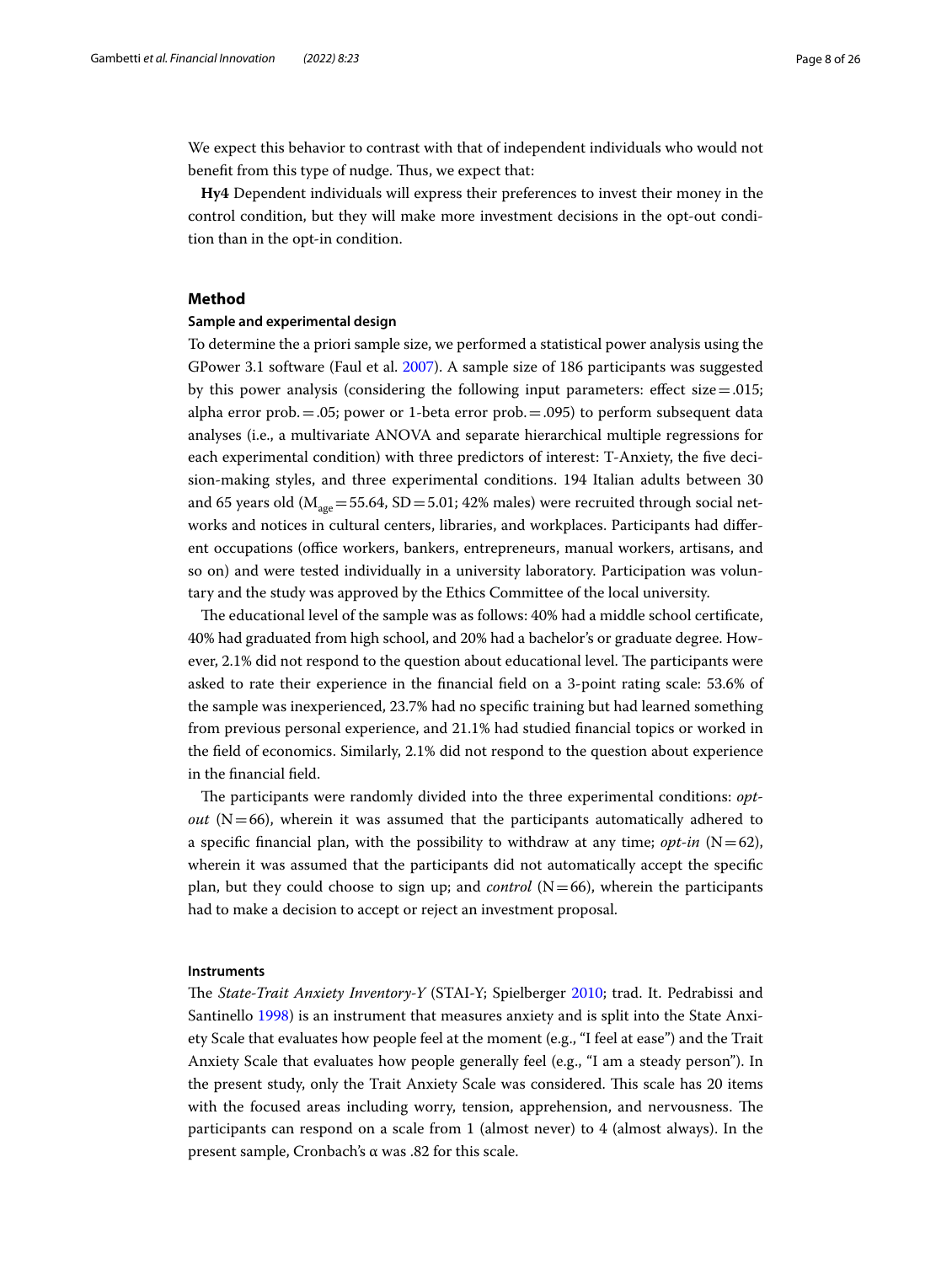The *General Decision-Making Style* (GDMS; Scott and Bruce [1995;](#page-24-24) trad. It. Gambetti et al. [2008\)](#page-23-26) is a self-administered questionnaire composed of 25 items in total and 5 items for each scale. The scales are as follows: Rational (e.g., "I double-check my information sources to be sure I have the right facts before making a decision"), Intuitive (e.g., "When making a decision, I rely upon my instincts"), Dependent (e.g., "I often need the assistance of other people when making important decisions"), Avoidant (e.g., "I avoid making important decisions until the pressure is on"), and Spontaneous (e.g., "I generally make snap decisions"). The 25 items were presented to the responders in a 5-step Likert scale ranging from strongly disagree (1), to strongly agree (5). In the present sample, Cronbach's α ranged from .72 to .87 across the fve scales.

*Investment task* This task assessed decision-making in the financial field and, in particular, people's intentions to make (or not make) investments using three scenarios. These were selected during a preliminary phase when we considered six possible scenarios concerning investments, which were created based on the previous studies about nudge plans (e.g.,  $401(k)$  plan; Benartzi and Thaler 2004). These scenarios were prepared in two almost identical versions, difering only in the default frame proposed to the participants (see the "opt-out" and "opt-in" experimental conditions). The sample of this preliminary phase was composed of a group of 38 Italian individuals ( $M_{\text{age}}=37.64$ ,  $SD = 6.96$ , aged between 29 and 64; 30% males), recruited at cultural centers and randomly assigned to the opt-out  $(N=22)$  or opt-in  $(N=16)$  condition. This is a distinctive sample from the main sample of 194 participants. The participants were asked to respond on a 5-point scale  $(1=$ absolutely not;  $5=$ absolutely) whether or not they would adhere to the proposed plan. Moreover, scenarios were evaluated based on the degree of realism and comprehensibility on 10-point scales (1 = not at all;  $10 = \text{very much}$ ). Three investment plan scenarios (about a portion of money in a bank account, a portion of production reward, and a portion of income in integrative retirement) were excluded. The frst was excepted because it was chosen by few people in both the experimental conditions (opt-out:  $M = 1.37$ ,  $SD = .51$ ; opt-in:  $M = 1.44$ ;  $SD = 1.01$ ;  $\chi^2 = .45$ ,  $p = .50$ ), and the other two were excluded because they were chosen by the majority of participants in both conditions (production reward, opt-out:  $M = 3.33$ ,  $SD = 1.50$ ; opt-in:  $M = 2.50$ ; SD=1.56;  $\chi^2$  = .61,  $p$  = .43; and integrative retirement, opt-out: M = 4.75, SD = 3.10; opt-in:  $M=3.57$ ;  $SD=1.90$ ;  $\chi^2 = .12$ ,  $p=.72$ ). The final set of three scenarios showed a medium degree of realism ( $M = 5.58$ , SD = 2.59), a high degree of comprehensibility  $(M=6.98, SD=1.74)$  and significant differences between the two experimental conditions (*p*s from .01 to .03).

The experimental investment task included the three selected scenarios. Scenario 1 was about enrollment in a plan in which a portion of one's pay rise was invested, such as the well-known 401(k) plan that is a defned-contribution retirement account ofered by many US employers (e.g., Taler and Benartzi [2004](#page-24-33)). Scenario 2 was about the reinvestment of a coupon bond in a bank investment plan, which is a strategy to maximize the compound interest of money invested and coupon bonds obtained from the investment plan. Scenario 3 was about the investment of a proportion of one's income in a private health insurance plan, a contract that does not give immediate benefts but saves for a rainy day. These three scenarios are conceptually and empirically correlated. Conceptually, they had similar risk-return profles and time horizons. Empirically, Scenario 1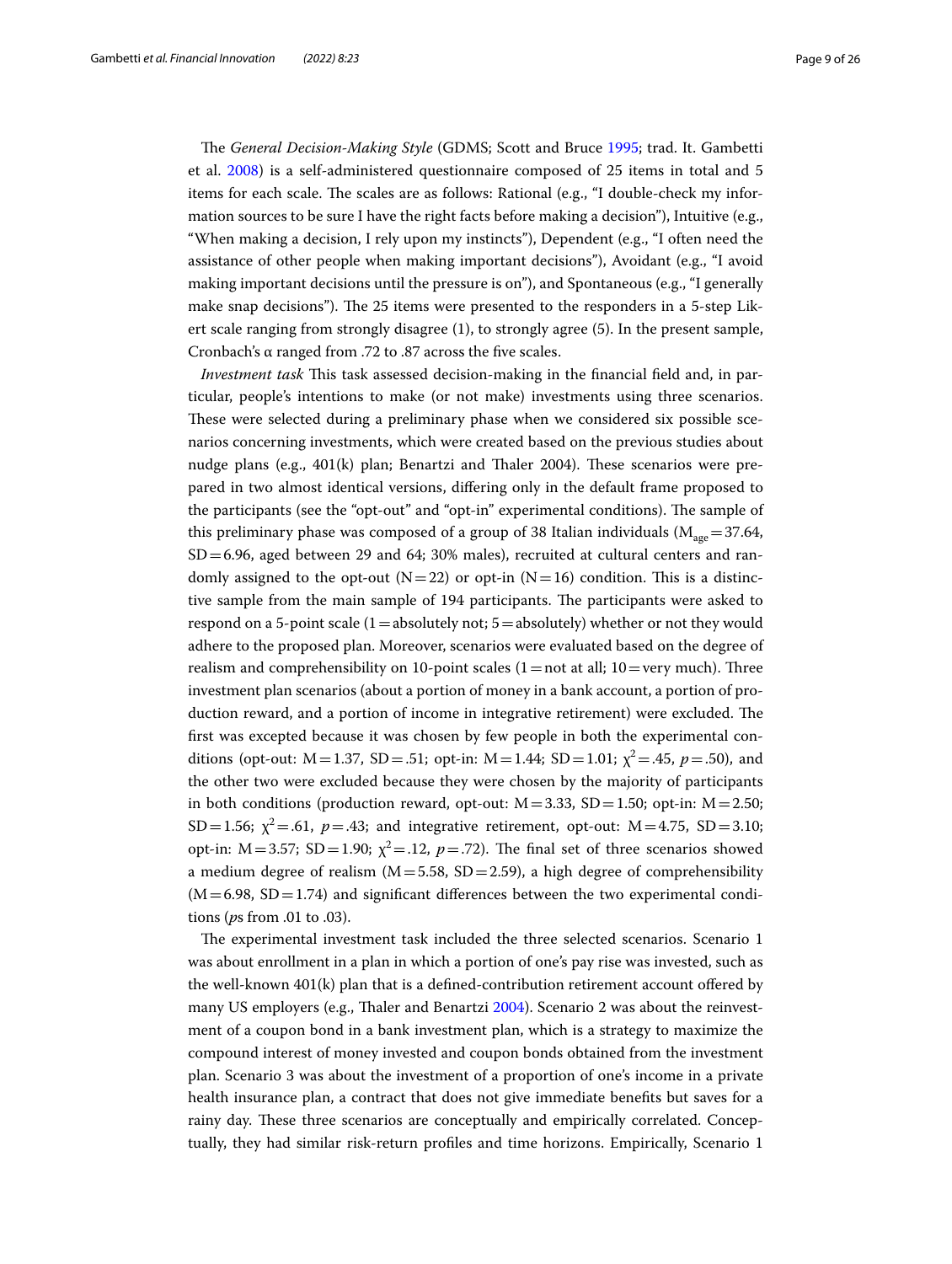positively correlated with Scenario 2 (*r*=.18, *p*=.004), Scenario 2 positively correlated with Scenario 3 ( $r = .20$ ,  $p = .002$ ) and Scenario 1 positively correlated with Scenario 3  $(r = .25, p = .000)$ . The investment task, calculated as the sum of the scenarios, measures intentions about diferent kinds of investments made to allocate money into an asset with the expectation of long-term profits deriving from that asset (see Bogle 2012). The three scenarios each had two options; one of these was identifed as "investment intention," coded in the following analyses as 1, and the other as "non-investment intention," coded as 0; thus, the total score of the investment task ranged from 0 to 3. The three scenarios are randomized in each condition and are presented in the Appendix.

The participants were also asked to indicate their choice conviction for each scenario on a 10-point scale ranging from 1 (not at all) to 10 (very much); thus, the choice conviction ranged from 3 to 30. It may be useful to clarify the diference between intention and conviction here. On the one hand, both concepts would typically be linked to expected outcomes and connected to each other in an explanatory model based on the microeco-nomic utility or expectancy theory (Vroom [1964\)](#page-25-1). This postulates that people anticipate rewards through the selection of actions, which lead to personal achievement, through a learned connection between desired outcome and behavior that is the outcome expectancy. On the other hand, the two concepts are distinct, both conceptually and empirically. Conceptually, intention entails whether the responders want to invest. In some cases, intention is formed only shortly before the actual decision, and in other cases, the intention never leads to actual behavior. Hence, intentions are assumed to predict, although imperfectly, individuals' choice to invest their money (see Davidsson [1995](#page-23-27)). Conviction, instead, involves whether the respondent feels that a certain investment would be a suitable choice for them, given their life and economic situation. Empirically, we found that intention and conviction scores were not correlated in the present sample (*r*=−.05, *p*=.48).

#### **Procedure**

The participants came to the laboratory, and after signing the informed consent, they completed the STAI, the GDMS, and the investment task in a procedure that lasted approximately 40 min. The experimental material was administered in a randomized manner to reduce or eliminate the possible "order efect" that could afect the responses (see Hogarth and Einhorn [1992](#page-23-28)). Finally, some demographic data were collected (i.e., age, gender, level of education and financial experience). The participants were also asked about their level of income, but this was not considered in the subsequent analyses because it was similar among participants (from €20,000 to 40,000 per year). Marked income efects are, therefore, not to be expected.

#### **Statistical analyses**

First, after performing intercorrelations between the variables considered in the present study, we evaluated the efect of experimental conditions on the intention to invest to test the first hypothesis (Hy0). This was done by conducting a multivariate ANOVA considering the three conditions (i.e., opt-out, opt-in, and control) as independent variables, while the intention to invest (i.e., the sum of the three scenario scores) and the related conviction were considered as dependent variables.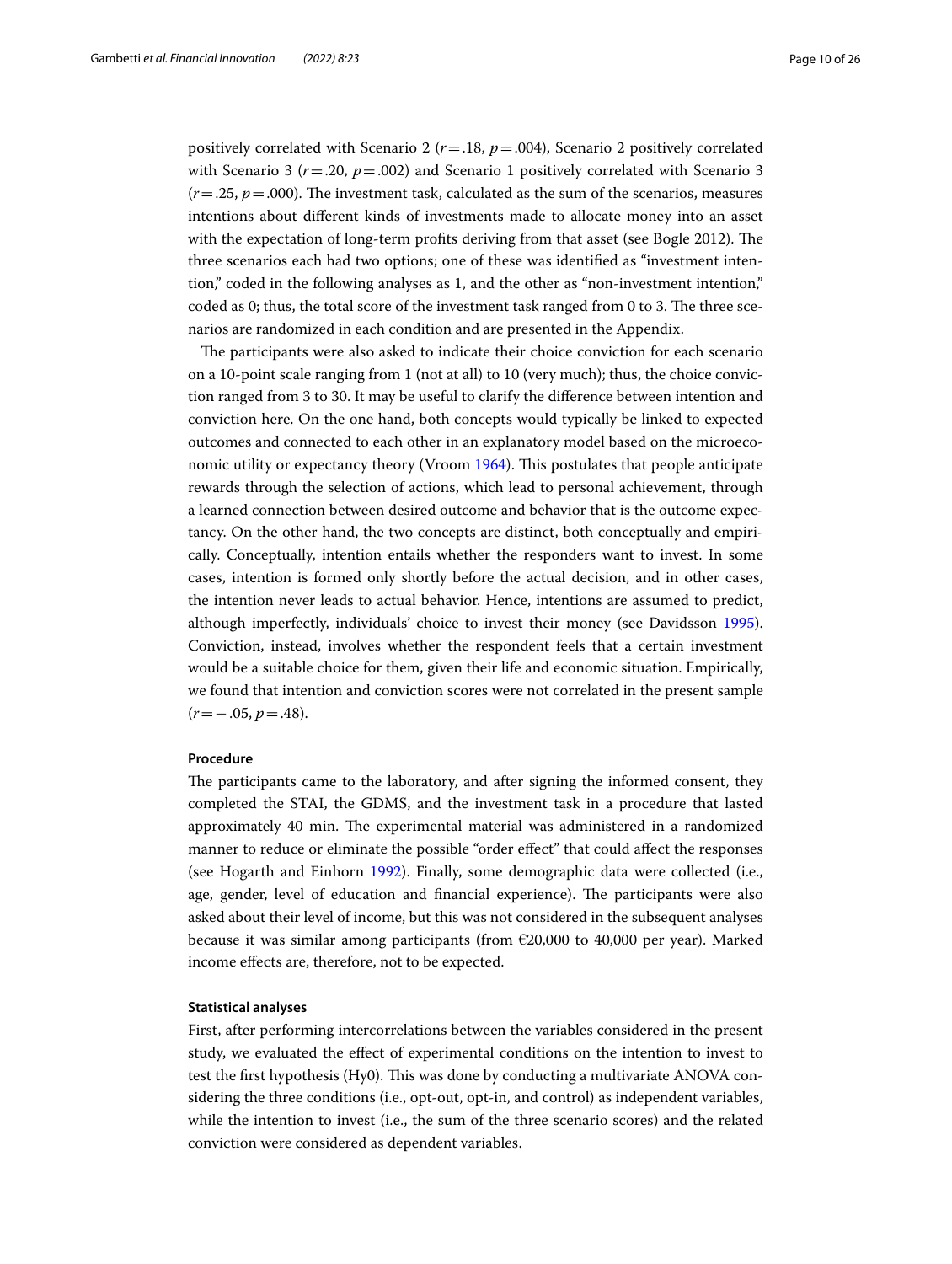Second, the interactions between individual diferences and intention and conviction to invest in the three experimental conditions were tested. Tus, to test the other hypotheses (Hy1, Hy2, Hy3, and Hy4), hierarchical multiple regressions were performed separately within each condition (i.e., opt-out, opt-in, and control). The explanatory variables were trait anxiety and decision-making styles (rational, spontaneous, avoidant, intuitive, and dependent), controlling for demographics (i.e., age, gender, level of education, or experience in the fnancial feld), and the dependent variables were intention/ preference and conviction to invest.

Finally, to analyze the signifcant interactions between treatment factors and individual characteristics, we performed a multiple regression analysis, controlling for demographics and experience in the fnancial feld. We considered the following as explanatory variables: treatment factors (i.e., opt-in or opt-out condition) in Step 1, individual characteristics found to be signifcant in the previous regression analyses on investment intentions in Step 2, Condition X individual characteristics (considered individually) in Step 3, and Condition X individual characteristics (considered together) in Step 4. The dependent variable was the intention/preference to invest. We considered all the assumptions before applying all the regression analyses: the relationship between the independent and dependent variables was linear, the values of both predictors and residuals were independent, the variance of residuals was constant, the values of the residuals were normally distributed, and there were no infuential cases biasing the models.

#### **Results**

#### **Preliminary analyses**

As shown in Table [1,](#page-11-0) no signifcant diferences among the three experimental groups (i.e., opt-out, opt-in, and control conditions) were found regarding age, gender, level of education, or experience in the fnancial feld. Moreover, the three groups did not difer for T-Anxiety or any of the decision-making styles ( $F_{12,182}$  = .70,  $p$  = .74; see Table [1\)](#page-11-0).

The descriptions and intercorrelations of the measures for the total sample are shown in Table [2](#page-11-1). As shown in the literature (e.g., Gambetti and Giusberti [2019\)](#page-23-11), trait anxiety was positively correlated with dependent and avoidant decision-making styles. With regard to decision-making styles, the rational type was negatively correlated with spontaneous and positively with dependent, whereas the dependent and avoidant types were positively correlated, as were intuitive and spontaneous (Riaz et al. [2012\)](#page-24-17). The present sample difered from previous studies about GDMS (Scott and Bruce [1995;](#page-24-24) Gambetti et al. [2008](#page-23-26)) in that rational and intuitive styles did not show any signifcant negative correlation. Actually, these two styles are independent constructs and, ideally, individuals should fnd a balance between rational and intuitive decision-making (Spicer and Sad-ler-Smith [2005](#page-24-34)). The intention to invest was negatively correlated with trait anxiety and avoidant style, and positively correlated with rational and dependent styles, as shown by Gambetti and Giusberti [\(2019](#page-23-11)).

#### **Nudge efect**

The results of ANOVA only partially confirmed the first hypothesis (Hy0), showing a significant effect of the condition on the intention to invest  $(F_{2,192}=11.99, p=.000,$  $\eta^2_{\ \rho} = .21$  $\eta^2_{\ \rho} = .21$ ; see Fig. 1), but not on the conviction (F<sub>2,192</sub> = .02, *p* = .97), which was high in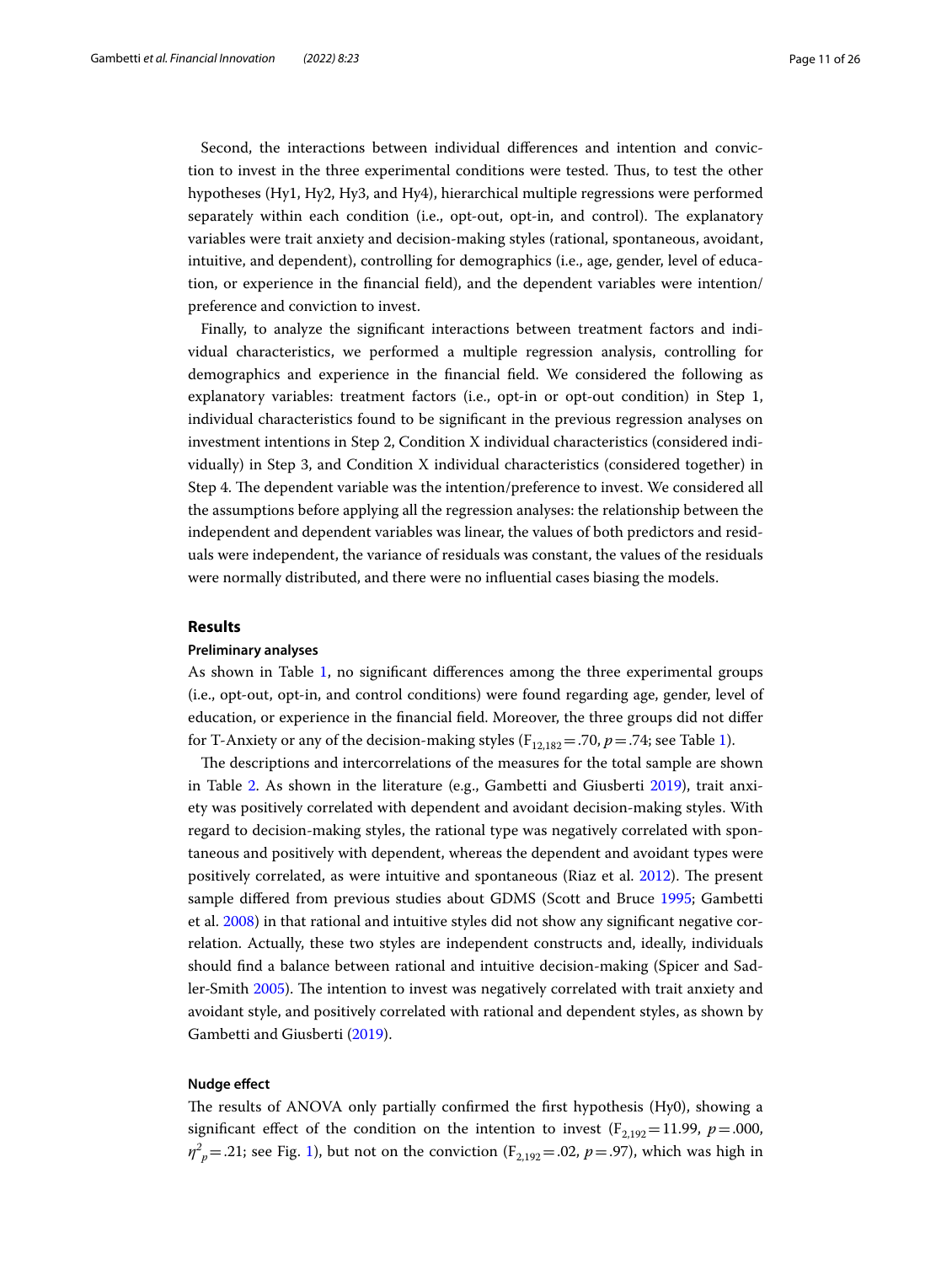| Dependent variable   | Condition | Mean (SD)     | F    | $\overline{p}$ |
|----------------------|-----------|---------------|------|----------------|
| T-Anxiety            | Opt-out   | 38.51 (7.00)  | 1.02 | .36            |
|                      | Opt-in    | 38.16 (10.26) |      |                |
|                      | Control   | 41.12 (9.36)  |      |                |
| Rational             | Opt-out   | 19.30 (2.63)  | .30  | .74            |
|                      | Opt-in    | 18.80 (2.40)  |      |                |
|                      | Control   | 19.03 (2.65)  |      |                |
| Intuitive            | Opt-out   | 16.90 (2.97)  | .00  | .99            |
|                      | Opt-in    | 16.93 (2.47)  |      |                |
|                      | Control   | 16.93 (2.55)  |      |                |
| Dependent            | Opt-out   | 16.42 (3.70)  | .75  | .47            |
|                      | Opt-in    | 15.77 (3.76)  |      |                |
|                      | Control   | 16.96 (4.05)  |      |                |
| Avoidant             | Opt-out   | 13.60 (3.79)  | .09  | .91            |
|                      | Opt-in    | 13.54 (4.63)  |      |                |
|                      | Control   | 13.19 (4.02)  |      |                |
| Spontaneus           | Opt-out   | 14.45(3.14)   | .94  | .39            |
|                      | Opt-in    | 13.77 (3.47)  |      |                |
|                      | Control   | 13.32 (3.37)  |      |                |
| Age                  | Opt-out   | 55.33 (10.16) | 2.12 | .12            |
|                      | Opt-in    | 53.46 (11.02) |      |                |
|                      | Control   | 57.13 (8.01)  |      |                |
| Gender               | Opt-out   | .57(.49)      | 2.51 | .13            |
|                      | Opt-in    | .43(.37)      |      |                |
|                      | Control   | .49(.44)      |      |                |
| Level of education   | Opt-out   | 3.72(.93)     | .18  | .83            |
|                      | Opt-in    | 3.63(.95)     |      |                |
|                      | Control   | 3.67(.69)     |      |                |
| Financial experience | Opt-out   | .72(.79)      | .52  | .59            |
|                      | Opt-in    | .66(.83)      |      |                |
|                      | Control   | .58 (.80)     |      |                |

<span id="page-11-0"></span>**Table 1** Descriptives and statistical comparisons among the three experimental groups regarding demographics and experience in the fnancial feld

Gender was coded as 1 for females and as 0 for males; the level of education was coded as 1 for primary school, 2 for middle school, 3 for high school and 4 for bachelor's or graduate degree; fnancial experience was coded as 0 for inexperienced individuals, 1 for people without specifc training but who have previous personal experience, and 2 for participants who had studied financial topics or worked in the field of economics.  $N=194$ 

<span id="page-11-1"></span>

| <b>Table 2</b> Means, standard deviations and inter-correlations of all the measures |  |
|--------------------------------------------------------------------------------------|--|
|--------------------------------------------------------------------------------------|--|

|                        | Mean (SD)    |          | Inter-correlations |          |         |          |          |     |
|------------------------|--------------|----------|--------------------|----------|---------|----------|----------|-----|
|                        |              |          | $\overline{2}$     | 3        | 4       | 5        | 6        | 7   |
| 1. Intention to invest | 2.00(.97)    |          |                    |          |         |          |          |     |
| 2. Conviction          | 24.30 (5.43) | $-.05$   |                    |          |         |          |          |     |
| 3. Trait Anxiety       | 39.00 (8.94) | $-.21*$  | $-.22*$            |          |         |          |          |     |
| 4. Rational            | 19.00 (2.53) | $.19*$   | $.22*$             | $-.07$   |         |          |          |     |
| 5. Intuitive           | 17.00 (2.65) | $-.05$   | .02                | .03      | $-.10$  |          |          |     |
| 6. Dependent           | 16.00 (3.80) | $.28***$ | $-.03$             | $.39***$ | $.23*$  | $-.07$   |          |     |
| 7. Avoidant            | 13.00 (4.10) | $-.20*$  | $-.04$             | $.46***$ | $-.09$  | .09      | $.45***$ |     |
| 8. Spontaneous         | 13.00 (3.29) | .03      | $-.04$             | .07      | $-.24*$ | $.48***$ | $-.11$   | .10 |

"Intention to invest" (score from 0 to 3); "conviction"(scores from 3 to 30)

 $p$  < .05, \*\* $p$  < .01. N = 194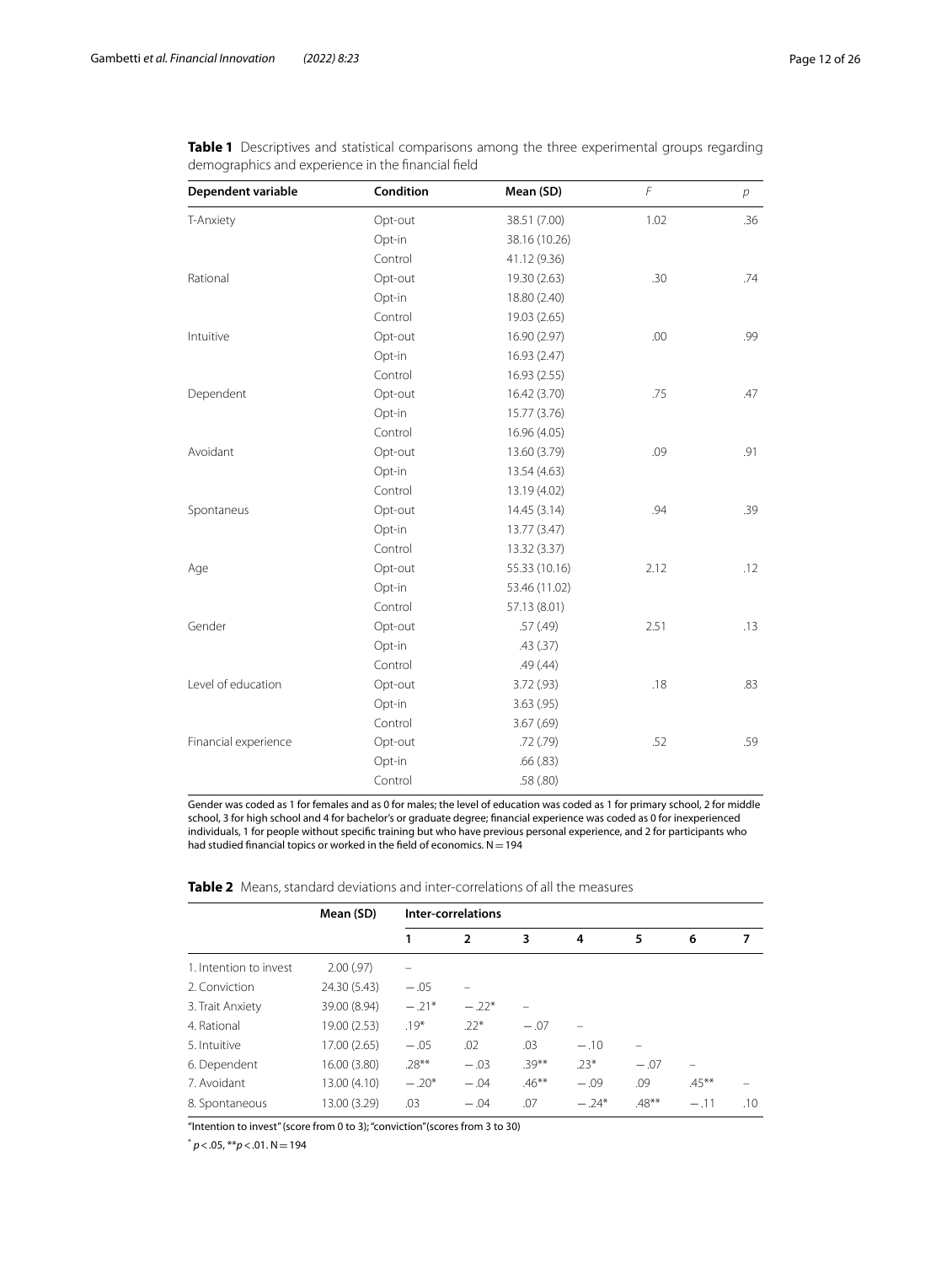

#### <span id="page-12-1"></span><span id="page-12-0"></span>**Table 3** Interactions between individual diferences and experimental conditions

|               | Opt-out ( $N = 66$ ) |            | Opt-in $(N=62)$ |            | Control ( $N = 66$ ) |            |
|---------------|----------------------|------------|-----------------|------------|----------------------|------------|
|               | Intention            | Conviction | Intention       | Conviction | Intention            | Conviction |
| Trait anxiety | $.25*$               | .01        | $-.29*$         | $-.12$     | $-41**$              | $-.53$     |
| Rational      | $.31*$               | $-47**$    | .03             | $-.09$     | $.21*$               | $-.11$     |
| Intuitive     | $-.09$               | .04        | .17             | $-.10$     | $.27*$               | .12        |
| Dependent     | $.30*$               | $22*$      | .11             | .05        | $.50***$             | $-.34*$    |
| Avoidant      | $.43*$               | $.41***$   | $-.28*$         | $-.09$     | $-.28*$              | $-.32**$   |
| Spontaneous   | $-.02$               | .02        | .01             | $-.15$     | $-.07$               | .01        |

"Intention" is the intention to invest (scores from 0 to 3); "conviction" is the conviction to make the investment decision (scores from 3 to 30)

\* *p*<.05, \*\**p*<.01

all three conditions (opt-out:  $M = 23.51$ ,  $SD = 5.05$ ; opt-in:  $M = 23.79$ ,  $SD = 5.82$ ; control: M=23.70, SD=5.59). Bonferroni *post-hoc* comparisons showed that the opt-out condition significantly differed from the opt-in  $(p=.000)$  and control  $(p=.000)$  conditions, whereas the opt-in and control conditions did not show any signifcant diferences  $(p=.83)$ . Default treatment had the same effect on intention for each scenario (Scenario) 1: F<sub>2,192</sub> = 24.11, *p* = .000, *η*<sup>2</sup><sub>*p*</sub> = .20; Scenario 2: F<sub>2,192</sub> = 10.38, *p* = .000, *η*<sup>2</sup><sub>*p*</sub> = .09; Scenario 3:  $F_{2,192} = 15.26$ ,  $p = .000$ ,  $\eta^2{}_p = .14$ ).

#### **Individual diferences in the experimental conditions**

Interaction analyses between individual diferences and the intention/conviction to invest in the three experimental conditions were conducted (see Table [3\)](#page-12-1). The results showed that in the opt-out condition, trait anxiety, rational, dependent, and avoidant styles were positively correlated with the intention to invest. The three styles were also correlated with the level of conviction to invest. In the opt-in condition, trait-anxiety and avoidant style were negatively associated with the intention to invest, and in the control condition, trait anxiety and avoidant style were negatively associated with a preference for investments, whereas rational, intuitive, and dependent decision-making styles were positively associated with this preference. These initial results are consistent with the expected results (see Hy1, Hy2, and Hy4) of the present study, besides the lack of signifcant correlations between intuitive/spontaneous styles and intention/conviction to invest in the opt-out condition (see Hy3) and between rational and intuitive/spontaneous styles and intention/conviction to invest in the opt-in condition (see Hy2 and Hy3).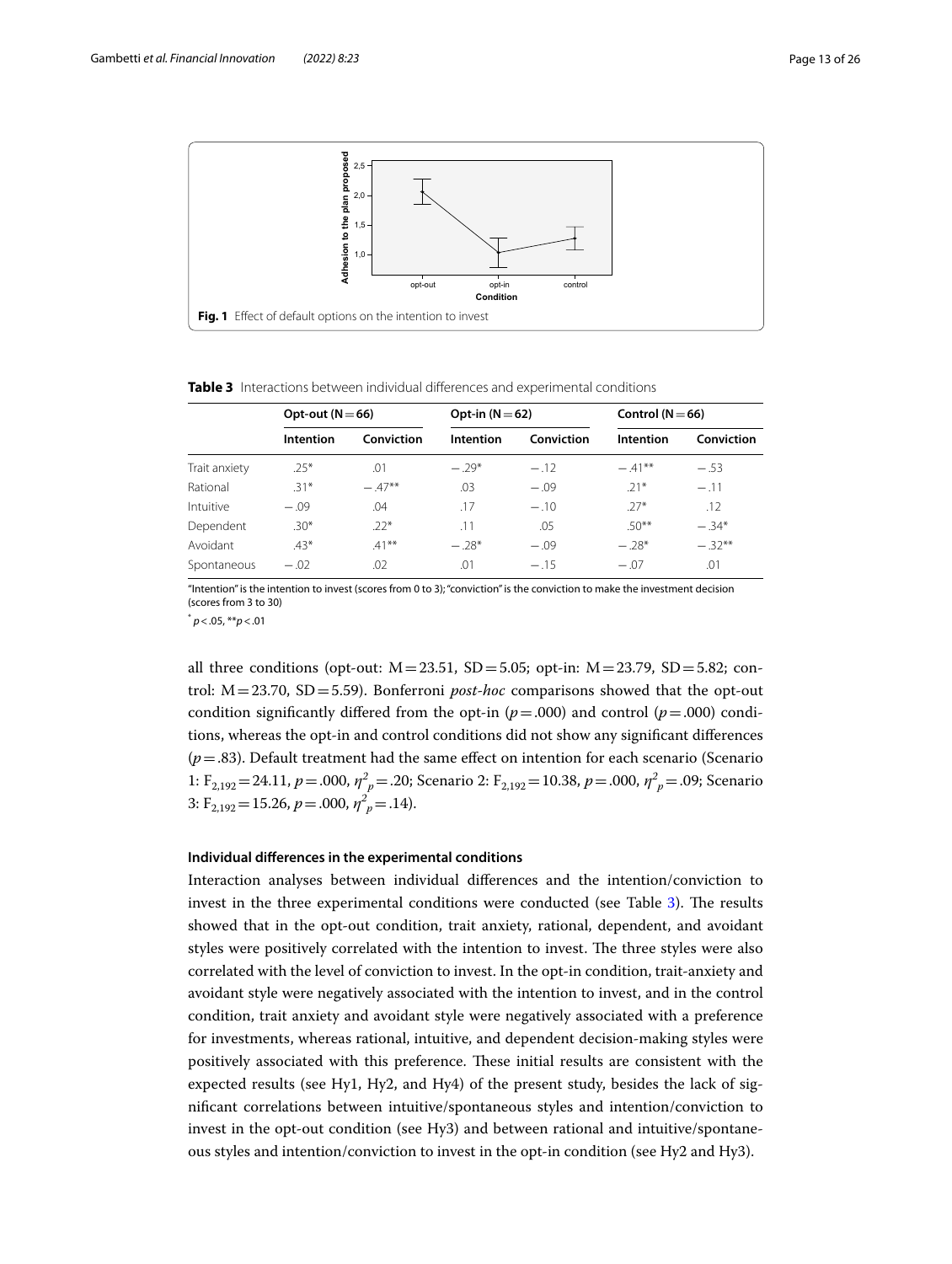Given the previous signifcant interactions, hierarchical multiple regressions were performed separately within each condition (i.e., opt-out, opt-in and control). Multicollinearity diagnostics suggested an adequate independence of predictors (all tolerance levels: < .80; Tabachnick et al. [2007\)](#page-24-35). Demographics and experience in the fnancial feld are entered at Step 1, trait anxiety is added at Step 2, and decision-making styles at Step 3, to evaluate their efects separately, given that decision-making styles assess a narrower construct than personality traits, which are limited to the preferred way of approaching decisions (see Scott and Bruce [1995](#page-24-24)). The results about intentions (Table  $4$ ) and convictions (Table  $5$ ) in the three experimental conditions showed that:

(a) in the opt-out condition, controlling for age and experience that were positively associated with the intention to make investments (both in Step 1 and Step 2), trait anxiety, rational, dependent, and avoidant decision-making styles positively predicted the intention to invest. The last two styles were also positively associated with the conviction about investments, whereas rational, intuitive, and spontaneous styles were negatively correlated with this. Interestingly, we found that the association between trait anxiety and intention to invest was no longer statistically signifcant after entering decision-making styles. These results confirm the hypotheses (Hy1, Hy2, and Hy4), with the exception of Hy3, thus showing a lack of efect of intuitive/ spontaneous styles on intention to invest.

(b) In the opt-in condition, controlling for age, level of education (negatively), and experience in the fnancial feld (positively associated with investment intentions), trait anxiety and avoidant decision-making style negatively predicted the intention to invest, thereby confrming Hy1 and Hy4. However, none of the independent variables predicted the conviction about investment intentions, except for age, which was negatively related with this conviction.

(c) In the control condition, controlling for experience that was positively associated with a preference for investments in Step 3, both trait anxiety and avoidant styles negatively predicted the intention to invest, in line with Hy1. However, only trait anxiety was negatively associated with conviction about preference for investments. Moreover, rational, intuitive, and dependent decision-making styles positively predicted the preference for investments, in line with Hy2, Hy4, and merely for the intuitive style, consistent with Hy3. However, only the rational style was positively related to the conviction to invest. As in the opt-out condition, we found that the association between trait anxiety and the intention to invest was no longer statistically signifcant after entering decision-making styles.

Finally, the results of the last multiple regression analysis are shown in Table [6](#page-16-0), and they indicate that: (a) with increasing age, the intention to invest decreases, when age is considered together with opt-out/opt-in conditions, trait anxiety, and decision-making styles; (b) to be enrolled in the opt-out condition positively predicts the intention to invest, while enrolment in the opt-in condition negatively predicts this intention; (c) beyond the default frame, trait anxiety and avoidance negatively predict the intention to invest; (d) there are signifcant interactions among opt-in/opt-out conditions and both these individual diferences (i.e., trait anxiety predicted the drop in investment intentions in the opt-in condition, whereas avoidance style predicts the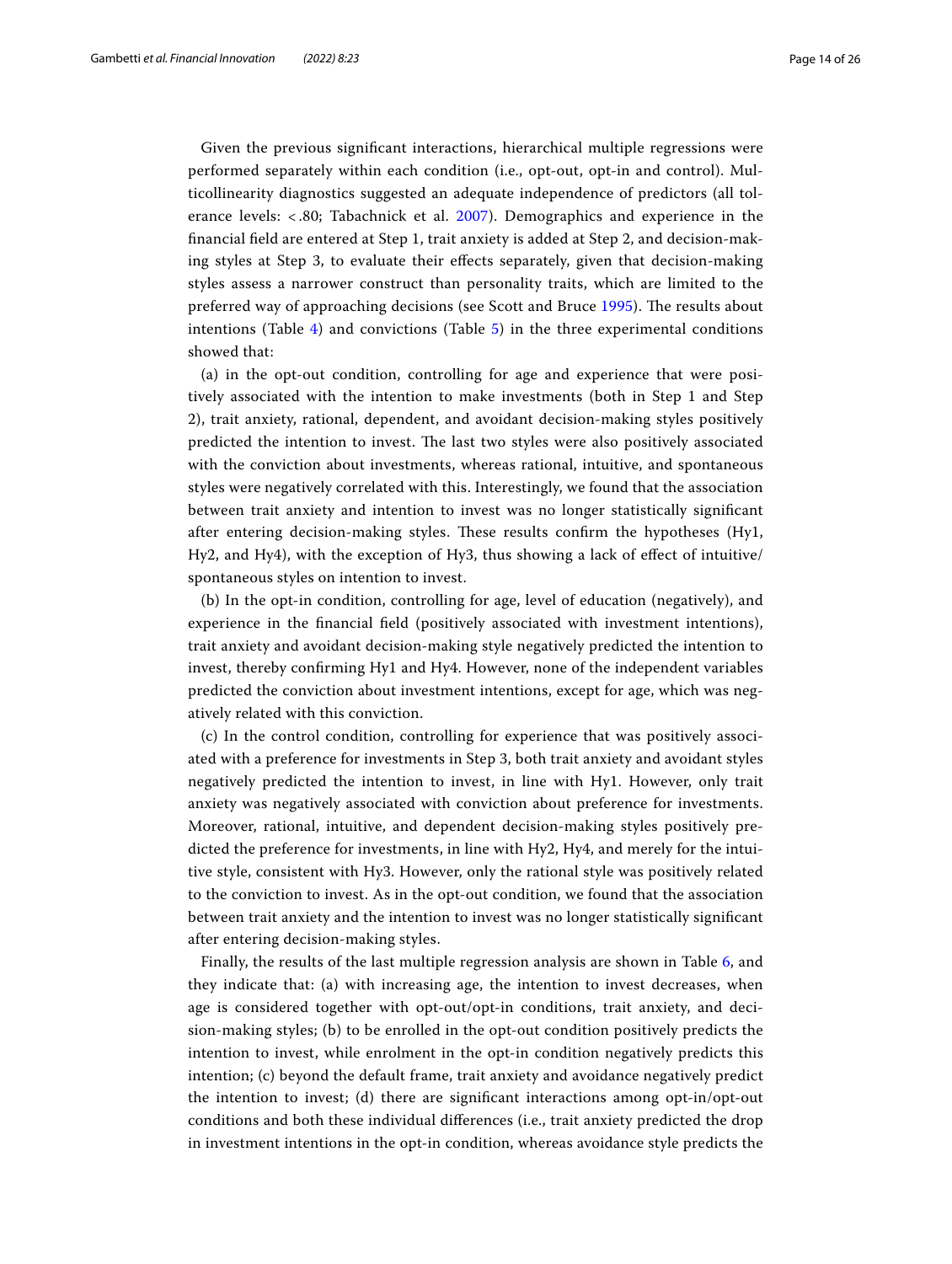| Variable                | Opt-out condition $(N = 66)$ |       |                                       |               |             |                | Opt-in condition (N $=$ 62) |          |                   |               |                     |               | Control condition $(N = 66)$ |                |                      |                |                   |                |
|-------------------------|------------------------------|-------|---------------------------------------|---------------|-------------|----------------|-----------------------------|----------|-------------------|---------------|---------------------|---------------|------------------------------|----------------|----------------------|----------------|-------------------|----------------|
|                         | Step <sub>1</sub>            |       | Step <sub>2</sub>                     |               | m<br>Step   |                | Step <sub>1</sub>           |          | Step <sub>2</sub> |               | Step <sub>3</sub>   |               | Step <sub>1</sub>            |                | Step <sub>2</sub>    |                | Step <sub>3</sub> |                |
|                         | B (SE)                       | ఆ     | B (SE)                                | ≃             | B(SE)       | ൶              | B(SE)                       | ఆ        | B (SE)            | ≃             | B (SE)              | ⋍             | B (SE)                       | ≃              | ∞<br>B (SE)          |                | ൶<br>B (SE)       |                |
| Age                     |                              |       | $*46**$ (10) FO. $*44**$ (10) EO.     |               | 0.01)       | $.35**$        | $-0.08(0.01)$               | $-.32*$  | $-03(01)$         | $-40**$       | $-0.05(0.1) - 56**$ |               | $(101)$ $10.$                | $\overline{O}$ | $-06$<br>$-0.01(01)$ |                | $-0.01(01)$       | $-0.5$         |
| Gender                  |                              |       | $-0.01$ (12.1) $-0.01$ (12.1) $-0.01$ |               | $-.08(.19)$ | $-0.5$         | $-32(32)$                   | $-12$    | $-03(32)$         | $-0$          | .18(31)             | $\frac{8}{2}$ | .40(.22)                     | 23             | .29(21)              | $\frac{9}{10}$ | .16(29)           |                |
| Education               | .08(.11)                     | 09    | .07(11)                               | $\frac{8}{2}$ | $-03(10)$   | $-0.4$         | $-0.34(0.14)$               | $-33*$   | $-44(13)$         | $-43**$       | $-0.36(0.10)$       | $-.35**$      | $-.08(.14)$                  | $-08$          | $-05(13)$            | $-0.4$         | $-07(14)$         | $-06$          |
| Experience              | .29(.14)                     | $27*$ | .30(.14)                              | $27*$         | 14(.14)     | $\overline{4}$ | .13(.15)                    | $\equiv$ | .16(.14)          | $\frac{4}{3}$ | .28(.11)            | $.24*$        | .16(.12)                     | $\equiv$       | .11(.12)             | $\equiv$       | .28(.12)          | 29*            |
| Trait Anxiety           |                              |       | 02(01)                                | $28*$         | 02(01)      | $\overline{1}$ |                             |          | $-0.03(0.01)$     | $-.37**$      | $-0.09(0.01)$       | $-71**$       |                              |                | $-0.3(0.1)$          | $-39**$        | $-0.01(0.1)$      | $-06$          |
| Rational                |                              |       |                                       |               | 13 (.04)    | 42*            |                             |          |                   |               | $-01(04)$           | $-03$         |                              |                |                      |                | (11)(04)          | $23*$          |
| Intuitive               |                              |       |                                       |               | $-.08(.04)$ | $-28$          |                             |          |                   |               | (20)(.05)           | 25            |                              |                |                      |                | $(60)$ 60         | $\frac{1}{21}$ |
| Dependent               |                              |       |                                       |               | .03(03)     | $24*$          |                             |          |                   |               | .06(03)             |               |                              |                |                      |                | .08(.03)          | .45**          |
| Avoidant                |                              |       |                                       |               | 10(0.03)    | .45**          |                             |          |                   |               | $-.14(03)$          | $-65**$       |                              |                |                      |                | $(40)$ 60         | $-31**$        |
| Spontaneous             |                              |       |                                       |               | (0.01)      | SO.            |                             |          |                   |               | (50, 10)            | S             |                              |                |                      |                | .01(03)           | ā              |
| Adjusted R <sup>2</sup> |                              |       |                                       |               |             | 36             |                             | Ξ        |                   | 22            |                     | 59            |                              | S              |                      | $\frac{5}{1}$  |                   | SO.            |
|                         |                              | 3.85* |                                       | $3.62*$       |             | 4.72**         |                             | 2.95*    |                   | $4.27**$      |                     | 9.49**        |                              | 1.34           |                      | $3.18**$       |                   | $3.68**$       |

<span id="page-14-0"></span>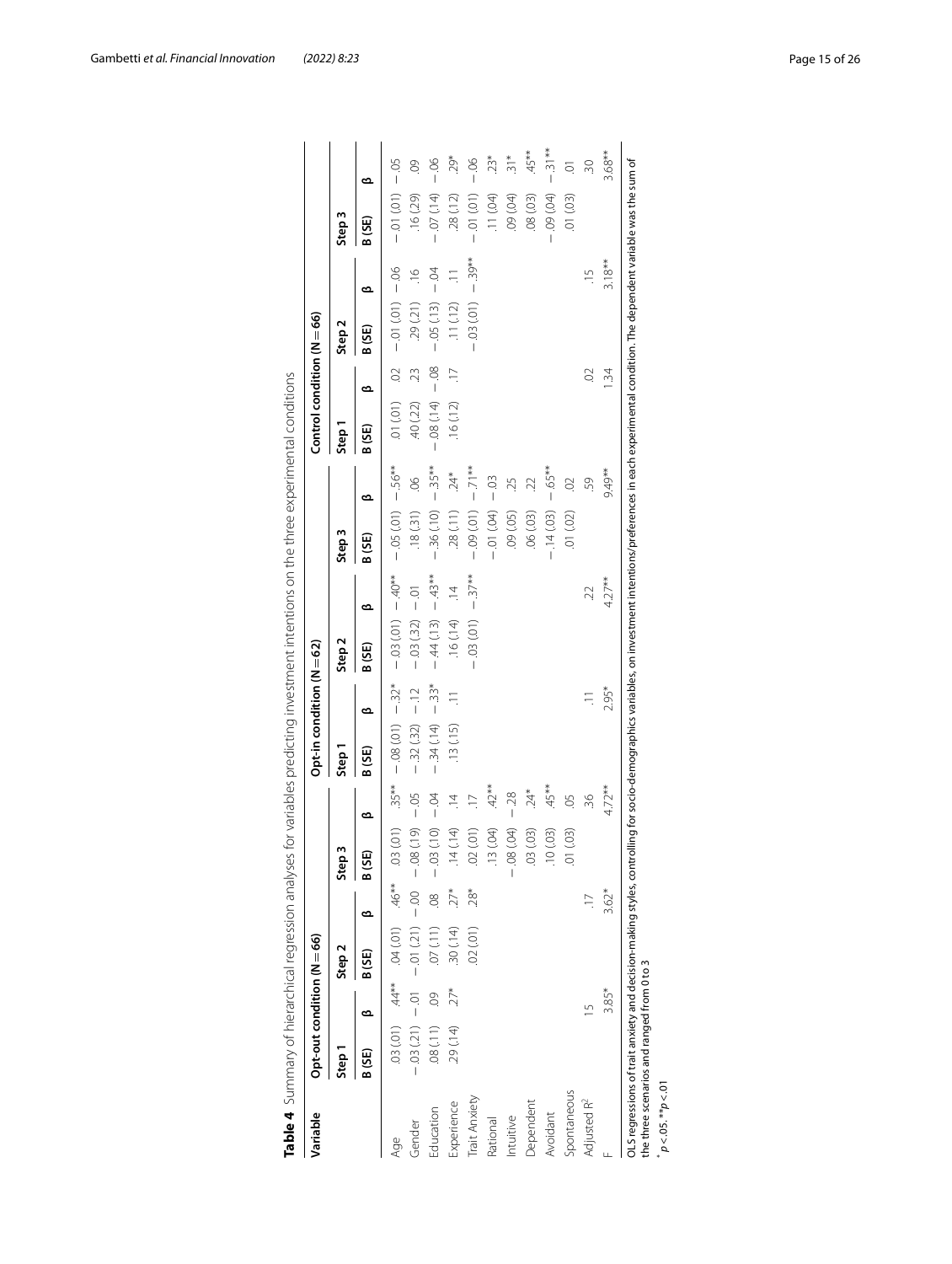| Variable                   | Opt-out condition (N = 66) |                 |                   |                 |                                       |               | Opt-in condition (N = 62) |         |               |          |                   |                |                    | Control condition $(N=66)$ |                   |                                   |                   |          |
|----------------------------|----------------------------|-----------------|-------------------|-----------------|---------------------------------------|---------------|---------------------------|---------|---------------|----------|-------------------|----------------|--------------------|----------------------------|-------------------|-----------------------------------|-------------------|----------|
|                            | Step <sub>1</sub>          |                 | Step <sub>2</sub> |                 | Step 3                                |               | Step <sub>1</sub>         |         | Step 2        |          | Step <sub>3</sub> |                | Step <sub>1</sub>  |                            | Step <sub>2</sub> |                                   | Step <sub>3</sub> |          |
|                            | B (SE)                     | ൶               | B (SE)            | ൶               | GS)<br>ã                              | ൶             | B (SE)                    | ൶       | B (SE)        | ൶        | B(SE)             | ൶              | B (SE)             | ൶                          | B (SE)            | ൶                                 | B(SE)             | ൶        |
| Age                        | .28(.05)                   | 56**            | .28(.05)          | 57**            | (0.04)<br>22                          | $44**$        | $-.13(06)$                | $-24$   | $-.14(07)$    | $-27*$   | $-17$<br>(07)     | $-31*$         | (50)(00)           | $\overline{4}$             | .17(06)           | $26*$                             | 24 (.07)          | $.38**$  |
| Gender                     | $-1.88$<br>(1.01)          | $-18$           | $-1.85$<br>(1.02) | $-18$           | $\frac{32}{1}$<br>ī<br>$\overline{6}$ | $-13$         | $-1.43$<br>(2.05)         | $-0.9$  | (2.15)<br>-71 | $-5$     | 54 (2.95)         | $\odot$        | $-3.58$<br>(1.44)  | $-30*$                     | $-2.49$<br>(1.20) | $-21*$                            | $-2.55$<br>(1.76) | $-21$    |
| Education                  | 1.09(.52)                  | $20*$           | .08(.53)          | $-20*$          | (649)<br>88                           | $\frac{1}{2}$ | .45 (.85)                 | Q.      | $(68)$ 81.    | $\odot$  | .23(.92)          | S.             | $-1.21$<br>(.92)   | $\frac{9!}{1}$             | $-1.56$<br>(76)   | $20*$                             | $-2.29$<br>(68)   | $-0.30*$ |
| Experi-<br>ence            | 1.51 (.68)                 | $24*$           | 1.50 (.69)        | $24*$           | (63)<br>$\overline{6}$                | $\odot$       | 48 (.96)                  | Q.      | .56 (.96)     | $\infty$ | 59 (1.02)         | $\overline{0}$ | $-2.20$<br>$(.79)$ | $-33**$                    | $-1.68$<br>(65)   | $25*$<br>$\overline{\phantom{a}}$ | $-2.27$<br>(76)   | $-34**$  |
| Trait Anxi-<br>ety         |                            |                 | $-.02(06)$        | $-04$           | $-0.09(06)$                           | $-14$         |                           |         | $-.08(.08)$   | $-15$    | $-12$<br>(12)     | $-20$          |                    |                            | $-.30(.05)$       | 53**<br>$\overline{\phantom{a}}$  | $-26(09)$         | $-46**$  |
| Rational                   |                            |                 |                   |                 | $-.90(19)$                            | $-47**$       |                           |         |               |          | $-59$<br>(.35)    | $-24$          |                    |                            |                   |                                   | .61 (.25)         | $-30**$  |
| Intuitive                  |                            |                 |                   |                 | $-46(20)$                             | $-.27*$       |                           |         |               |          | $60 + 70$         | $-08$          |                    |                            |                   |                                   | .02(.22)          | ā        |
| Depend-<br>$\overline{5}$  |                            |                 |                   |                 | (14)<br>29                            | $21*$         |                           |         |               |          | .37(.28)          | 23             |                    |                            |                   |                                   | $-24(19)$         | $-19$    |
| Avoidant                   |                            |                 |                   |                 | (14)<br>$\overline{C}$                | $24*$         |                           |         |               |          | $-13$<br>(24)     | $-10$          |                    |                            |                   |                                   | $-.06(24)$        | $-0.4$   |
| Spontane-<br>Smo           |                            |                 |                   |                 | $-46(19)$                             | $-29*$        |                           |         |               |          | $-20$<br>(.26)    | $-12$          |                    |                            |                   |                                   | $(61)80$ .        | SO.      |
| Adjusted<br>R <sup>2</sup> |                            | $\overline{47}$ |                   | $\overline{47}$ |                                       | 65            |                           | $\odot$ |               | $\equiv$ |                   | $\overline{0}$ |                    | $\overline{4}$             |                   | $\overline{42}$                   |                   | 4        |
| $\sqcup$                   |                            | $13.62**$       |                   | $10.77**$       |                                       | $10.42**$     |                           | 144     |               | 1.38     |                   | 1.18           |                    | $3.67*$                    |                   | 9.87**                            |                   | 5.79**   |

<span id="page-15-0"></span>

Gambetti *et al. Financial Innovation (2022) 8:23* Page 16 of 26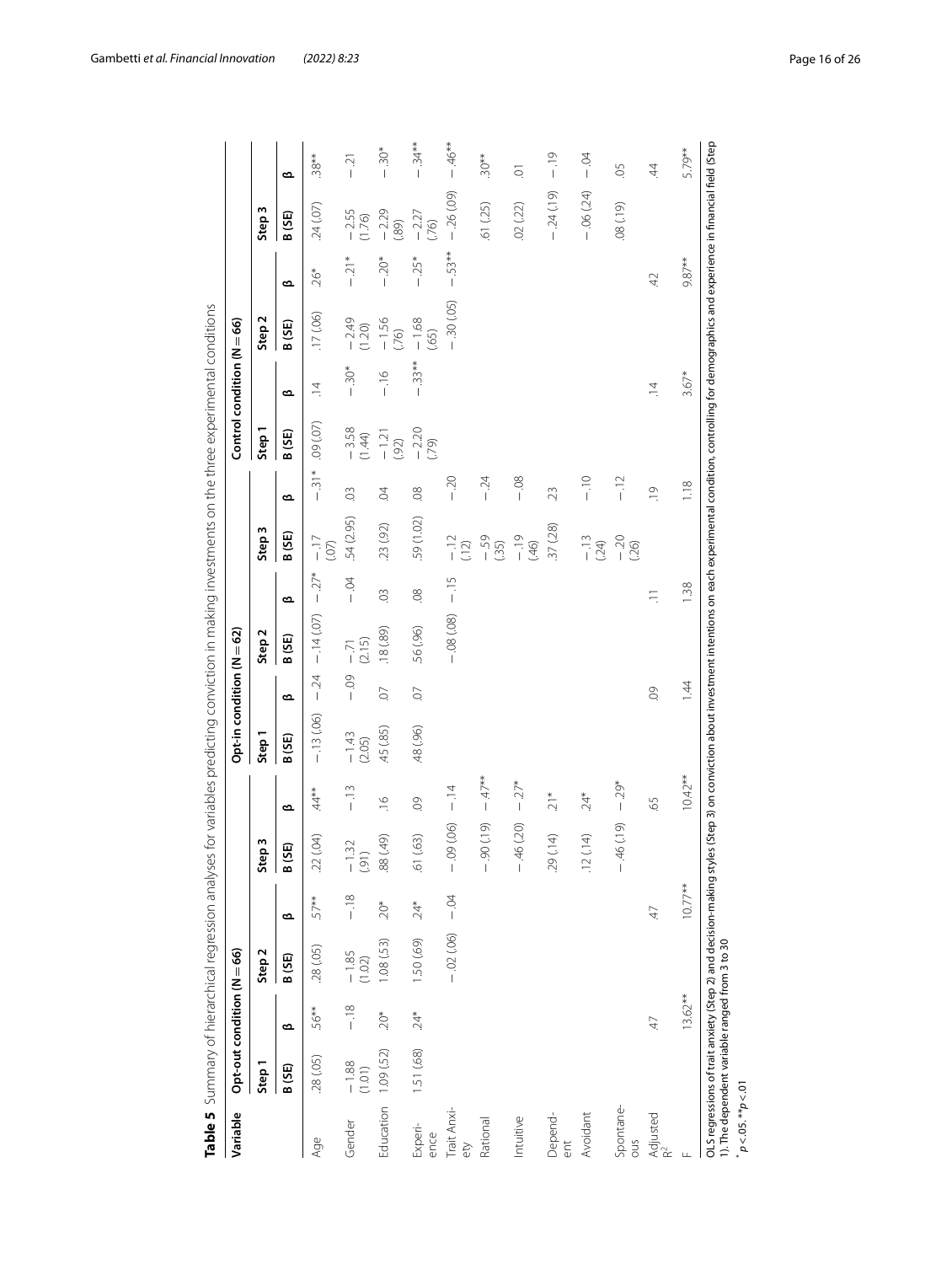| Variable             | Step 1      |         | Step 2      |           | Step 3      |           | Step 4      |           |
|----------------------|-------------|---------|-------------|-----------|-------------|-----------|-------------|-----------|
|                      | B(SE)       | β       | B (SE)      | β         | B(SE)       | β         | B (SE)      | β         |
| Age                  | .01(.01)    | $-.01$  | $-.01(.01)$ | $-.12$    | $-.01(.01)$ | $-.16*$   | $-.02(.01)$ | $-.18*$   |
| Gender               | $-.28(.19)$ | $-.12$  | $-.11(.17)$ | $-.06$    | $-.07(.17)$ | $-.03$    | $-.04(.17)$ | $-.02$    |
| Education            | $-.08(.09)$ | $-.07$  | $-.13(.08)$ | $-.12$    | $-.15(.08)$ | $-.14$    | $-.10(.08)$ | $-.09$    |
| Experience           | $-.04(.10)$ | $-.03$  | .02(.09)    | .01       | .02(.09)    | .01       | .01(.09)    | .01       |
| Condition            | .49(.08)    | $.47**$ | .52(.07)    | $.49***$  | $-.23(.39)$ | $-.22$    | .38(.55)    | $.36*$    |
| <b>Trait Anxiety</b> |             |         | $-.04(.01)$ | $-.34*$   | $-.02(.03)$ | $-.21$    | $-.01(.03)$ | $-.14$    |
| Rational             |             |         | .03(0.03)   | .08       | .03(0.03)   | .08       | .03(.03)    | .08       |
| Dependent            |             |         | .03(.02)    | .10       | .04(.02)    | .12       | .03(.02)    | .12       |
| Avoidant             |             |         | $-.09(.02)$ | $-.39***$ | $-.09(.06)$ | $-.38*$   | $-.09(.06)$ | $-.35*$   |
| CondXTA              |             |         |             |           | $-.04(.02)$ | $-1.00*$  | $-.01(.03)$ | $-.27*$   |
| CondXAV              |             |         |             |           | .01(.04)    | $.61***$  | .08(.06)    | $.79***$  |
| CondXTAXAV           |             |         |             |           |             |           | $-.01(.01)$ | $-.91***$ |
| Adjusted $R^2$       |             | .27     |             | .41       |             | .42       |             | .43       |
| F                    |             | 8.99**  |             | $10.68**$ |             | $9.40***$ |             | $8.93**$  |

<span id="page-16-0"></span>**Table 6** Summary of hierarchical regression analyses for trait anxiety, rational, dependent and avoidant styles on intention to invest, controlling for demographics

The dependent variable ranged from 0 to 3. Condition was coded as 1 (opt-out) and -1 (opt-in). CondXTA = interaction between condition and Trait Anxiety; CondXAV = interaction between condition and Avoidance. CondXTAXAV = interaction between condition, Trait Anxiety and Avoidant style

 $p < .05$ . \*\* $p < .01$ . N = 194



<span id="page-16-1"></span>increase in the intention to invest in the opt-out condition); and (e) there was a threeway interaction among conditions, trait anxiety, and avoidant style.

The three-way interaction showed that for the opt-out condition, differences in the intention to invest were related to diferences in trait anxiety but this association depended on the propensity to avoid making decisions (see Fig. [2](#page-16-1)a). In particular, when included in the nudge frame, people with a high level of the avoidant style were more prone to invest when they had low trait anxiety, whereas people with high anxiety invested in the same way, regardless of the level of avoidance. Turning to the optin condition (Fig. [2b](#page-16-1)), trait anxiety and avoidant style were both negatively related to the intention to invest. Tus, there was evidence for a nudge efect in people with low trait anxiety and high avoidant style.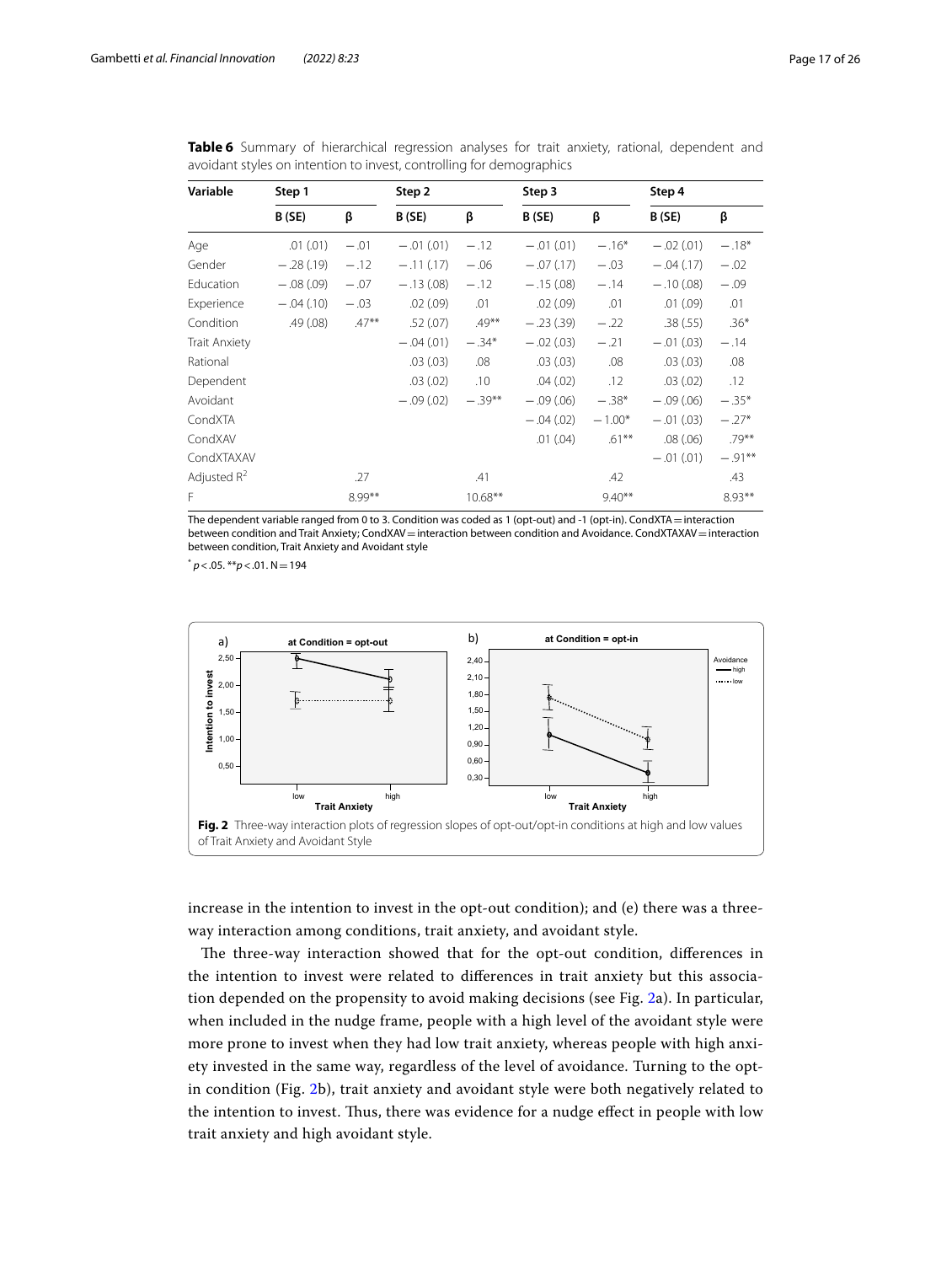#### **Discussion**

This study confirms the importance and the effectiveness of changing how a choice is presented to afect the actions of decision makers in the fnancial feld, who generally have a tendency to stick with the default option (e.g., Benartzi and Thaler 2004; Bruns et al. [2018](#page-23-24)). Specifcally, investment rates are much higher in an opt-out frame (i.e., the investment plan is the default, explicitly opting out is required if an individual does not want to invest) than in an opt-in frame (i.e., non-investment status is the default, explicitly opting in is required if a person wants to enroll in an investment plan). Both decisional frames give decision makers the autonomy to choose according to their personal intentions, but the opt-out frame provides a "nudge" toward investments (Johnson and Goldstein [2003\)](#page-24-4). In this sense, the frst hypothesis (Hy0) about the nudge efect on intention to invest (but not on conviction) was confirmed in the present study. This is because conviction to invest remains high in all three experimental conditions. This result could be interpreted in two ways, considering the conceptual diference between intention and conviction. On the one hand, the respondents felt that the investment plans proposed would be a suitable choice for them; on the other hand, defaults infuenced the will to invest in these plans that, in turn, predicted individuals' decisions to invest their money.

The novelty of the present research is the focus on trait anxiety and decision-making styles, which have not been considered in the previous literature about nudge. Individual diferences can deeply change an individual's response to the same prompts; this study considers this variance to better understand the efect of nudges on specifc individual characteristics. Trait anxiety and decision-making styles were tested, while controlling for gender, fnancial experience, age, and level of education. While no signifcant gender-related efect has been found in this study, the signifcant results given by fnancial experience, as obtained in the opt-in and control conditions, are in line with previous research, thus showing that respondents with more investment experience have more risk-tolerant responses and are more prone to invest than less experienced investors (Chen and Corter [2006;](#page-23-29) Gambetti and Giusberti [2012,](#page-23-13) [2019\)](#page-23-11). Tis result emphasizes the role of fnancial literacy, which is a well-known and relevant factor in understanding fnancial decision-making (e.g., Hastings et al. [2013](#page-23-10)): the greater the fnancial literacy, the less the need to use nudges, such as default rules, to improve fnancial outcomes. Another interesting result is that in the present sample, age becomes signifcant and predicts the intention to invest only when it is considered together with conditional and individual characteristics. In particular, in the opt-in condition, age negatively predicted the intention to invest. Tis result can be explained by research that showed the older the person, the greater the propensity to follow commonly prescribed rules of thumb recommended by investment advisors, such as investing in more diverse (by country and by degree of risk) fnancial products (Korniotis and Kumar [2011\)](#page-24-36). Moreover, it was evident that the avoidant style was positively associated with age in the present sample  $(r=.20, p<.001)$ ; therefore, with increasing age, the tendency to avoid and/or delay decisions increased. Importantly, when introducing the nudge frame, this trend reverses, and older people become more prone to making investments too. This issue could be further investigated in future research.

In the present study, anxious and avoidant individuals were expected to adhere to investment plans in the opt-out condition, and, to a lesser extent, in the opt-in and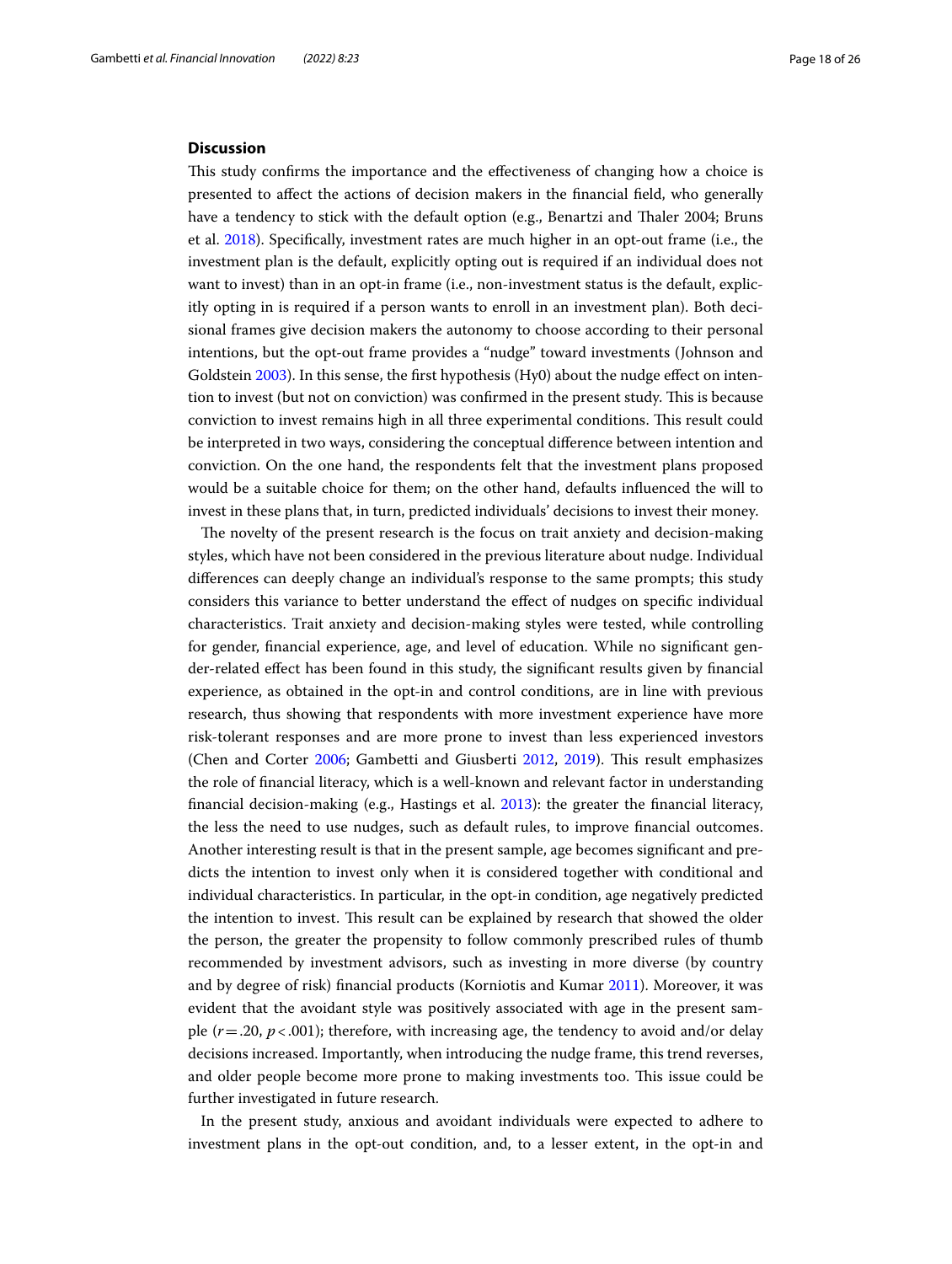control conditions (Hy1). This hypothesis was partially confirmed. The opt-out condition drives anxious people into investing, rather than withdrawing from the investment plans to which they have been assigned by default. In this situation, anxious individuals are unable to detect threat stimuli, thus leading them to decide slowly or to procrastinate decisions (Bar-Haim et al. [2007;](#page-23-30) Hartley and Phelps [2012](#page-23-31)). On the contrary, when they perceive uncertainty, they make quick decisions to avoid potentially dangerous situations (e.g., Mogg and Bradley [1998](#page-24-37); Bensi et al. [2010\)](#page-23-32). Being enrolled in investment plans (i.e., opt-out condition), could in fact be perceived by anxious people as a neutral situation, while the intention to invest (i.e., opt-in condition) could be perceived as riskier because it evokes potential economic losses. However, the results of this study show that the correlation between trait anxiety and the intention to invest is no longer signifcant with the introduction of decision-making styles, both in the opt-out and control conditions. Tis means that decision-making styles, and in particular avoidance, which positively correlates with trait anxiety, fully mediate this relationship. This result highlights that decision-making styles add a relevant perspective toward understanding how personality infuences decisions, thus suggesting that not only do individual characteristics jointly predict substantial variance in decision outcomes (see Dewberry et al. [2013\)](#page-23-22), but also how crucial the role of avoidant style is in explaining the relation between trait anxiety and investment intentions and decisions (see also Gambetti and Giusberti [2019](#page-23-11)). This is in line with the previous research showing that trait anxiety is positively linked to risk-avoidance and, in general, with the tendency to avoid decisions (Maner et al. [2007](#page-24-27)). Nonetheless, the avoidant decision-making style is associated with not only the tendency to feel anxious about decisions, but also the propensity to have bad moods, as it positively correlates with neuroticism (Riaz et al. [2012\)](#page-24-17), and to refect retrospectively on decision-making errors, that is, brooding (Dewberry et al. [2013\)](#page-23-22). Tus, in the optout condition, avoidant individuals are led by the frame to adhere to investment plans, which they would not usually make (see also Gambetti and Giusberti [2019](#page-23-11)), and they put in place their distinctive tendency to avoid deciding, thus maintaining (with high conviction) their investments. Default investments can change the *status quo* of avoidant individuals, especially if they have low levels of trait anxiety, by overcoming their fear of losses and their despondency regarding gains (see the prospect theory proposed by Tversky and Khaneman 1981), thus confrming the close intercorrelation between personality traits and decision-making styles. In the opt-in and control conditions, however, neither anxious, nor avoidant individuals, voluntarily enroll in investment plans, thereby adhering to their preference not to invest, perhaps because they perceive uncertainty in stock trends, as suggested by previous research (e.g., Shih and Ke [2014;](#page-24-13) Gambetti and Giusberti [2019](#page-23-11)). Future studies may measure time preference and procrastination, which is described as a tendency to constantly delay decisions (Klingsieck [2013\)](#page-24-38). It is a problem for approximately 15–25% of the adult population (Tibbett and Ferrari [2015](#page-25-2)) and is linked with personality traits, especially high neuroticism and low extraversion and diligence (e.g., Dziewulska and Markiewicz [2018\)](#page-23-33). Procrastination is due to the divergence between intention and behavior, resulting from disorders in self-regulation that is connected with behaviors aimed at achieving personal goals (e.g., Zimmerman [2002](#page-25-3)). For these reasons, procrastination can be an important mediator in the relationship between defaults and avoidant styles and/or trait anxiety on investment decisions.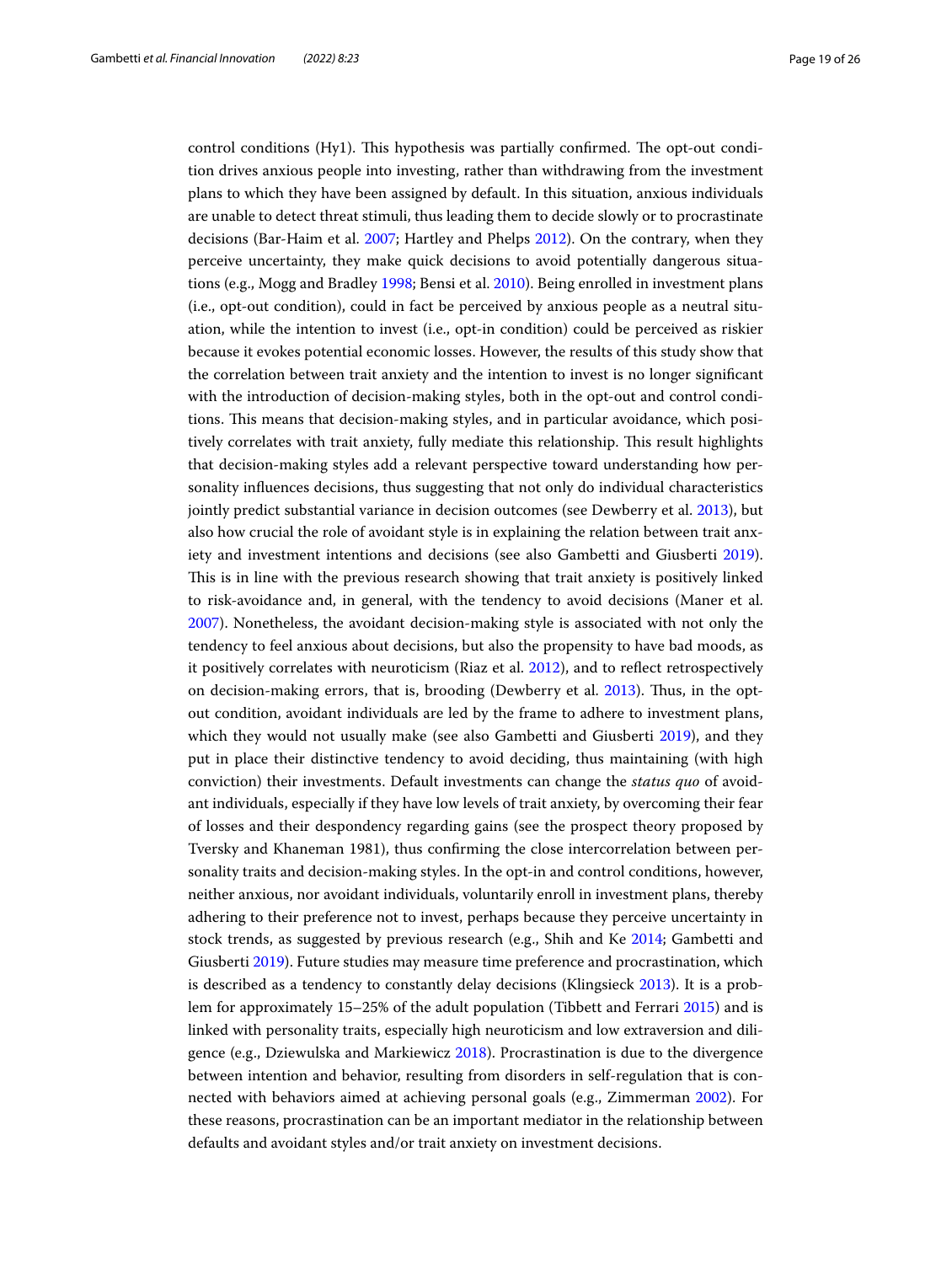Rational individuals were expected to adhere to investment plans in all the experimental conditions (Hy2), whereas dependent individuals could be supported by default options in choosing to invest (Hy4). Hypothesis 2 was only partially confrmed, whereas Hypothesis 4 was fully confrmed: both rational and dependent individuals were prone to invest on their own (as in the control condition), but they could also be supported by default options in investment decision-making for various reasons. Rational individuals decide to remain in the default investment plans, considering them advantageous, although they are unconvinced probably because they see them as externally induced rather than the result of their own subjective evaluations. This inconsistent result regarding the efect of the rational decision-making style on opt-out intention and conviction, which had opposite signs, could be interpreted based on diferent constructs, subtended intention and conviction. In particular, on the one hand, rational individuals seem unwilling to withdraw from the investment plan when they have already joined it, but they do not feel that this situation is entirely suitable for them. Although the present results do not show a signifcant association between this decision-making style and investment intentions in the opt-in condition, it should be noted that, on the other hand, rational people have both the intention and conviction to invest when they are free to decide (see the control condition), as shown in previous studies (Donnelly et al. [2012](#page-23-16); Gambetti and Giusberti [2019;](#page-23-11) Cosenza et al. [2019](#page-23-23)). Regarding dependent individuals, they tend to adhere to the default investment plans with high conviction, relying on the frame (see the opt-out condition). This is probably because they lack personal certainty and self-efficacy and feel safer when they bear no responsibility for the consequences of their decisions, attributing them to the situation in which they fnd themselves (Rahman [2014;](#page-24-39) Gambetti et al. [2008;](#page-23-26) Tunholm [2004](#page-24-40)). In the control condition of the present study, dependent individuals displayed an interest in investing their money, although they were not convinced of their intention. Tis result is contrariwise to some previous studies, wherein dependent individuals, principally defned by decision-making procrastination, tended to avoid the decision to invest, thus resulting in negative outcomes (Wood and Highhouse 2014; Gambetti and Giusberti [2019\)](#page-23-11). Therefore, the contrasting results about intention (positively related to dependent style) and conviction (negatively related to dependent style) on the control condition could be interpreted in the light of the diferent constructs underlying these concepts. When dependent individuals are free to decide about their investments, they show the intention to invest, but they probably tend to procrastinate their decision, showing low conviction. In this case, conviction seems more closely related to behavior than mere intention, which does not lead to actual behavior (see Davidsson [1995](#page-23-27)). In conclusion, default options can help both rational and dependent individuals to make advantageous fnancial decisions. Following this reasoning, the decisional frame, which relies on how a problem is posed, becomes decisive for investment decision-making, as suggested by behavioral fnance (e.g., Barberis and Taler [2003\)](#page-23-34), and may interact in specifc ways with the personal characteristics of the decision-maker.

Finally, Hypothesis 3 (Hy3) is confrmed: intuitive and spontaneous decision-makers, who do not have any specifc strategy to search for information, are not infuenced by default options in making investments, probably because they tend to make fnancial decisions based on their sensations, feelings, and emotions, regardless of frame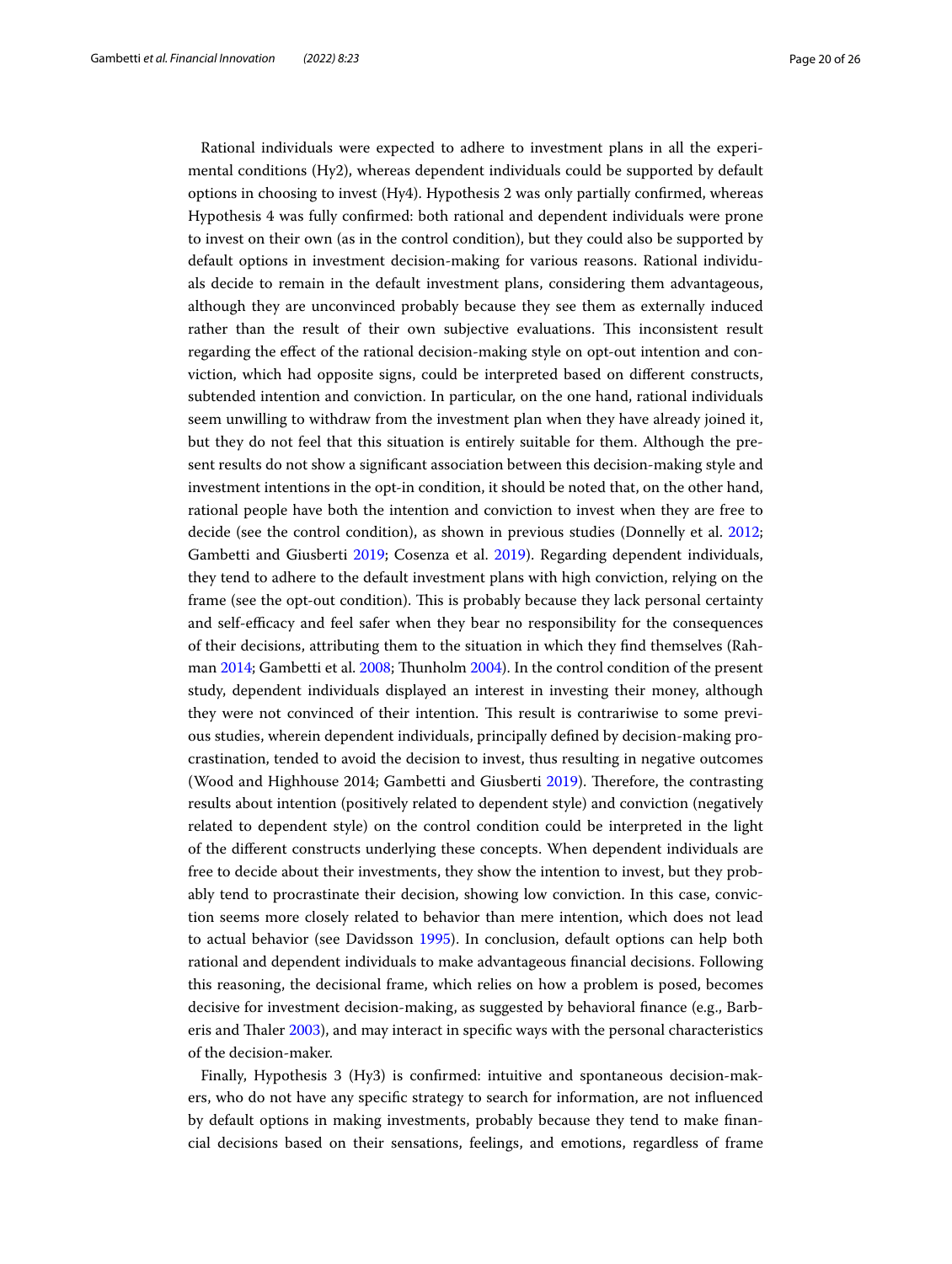(see Muhammad and Abdullah [2009](#page-24-16); Jamal et al. [2014\)](#page-23-17). With regard to this, it should be considered that intuitive and spontaneous decision-making styles are positively correlated with openness to experience and extroversion, respectively (Riaz et al. [2012](#page-24-17)). Consequently, these specifc personality traits are positively associated with the disposition to trade and make short-term investments (Mayfeld et al. [2008](#page-24-20); Fenton O'Creevy et al. [2004](#page-23-35)). In this sense, intuitive and spontaneous people are already more likely to invest without needing to be induced by the decisional frame, as found in the present research only for intuitive people (see control condition). Tis result is also in line with Tversky and Khaneman (1981), who suggest that people act in terms of their preference and independently of the frame (except when they have some difculties in resolving inconsistency). This implies that default options do not have the power to support everyone, but only specifc people. For spontaneous and intuitive individuals, other types of nudges could be more benefcial than default options, such as making certain salient self-images that favor ethical behavior (see Lades [2014\)](#page-24-41).

## **Conclusion**

The present study offers a fresh insight into the potential different effects (and the lack thereof) of nudges, and specifcally default rules for individuals with diferent personal characteristics. The results support the suggestion that using default options as a nudge can assist people with specifc personality traits and decision-making styles, who also usually make excessively prudential choices or avoid making decisions, thus improving investment decisions without compromising their autonomy. The results could be of considerable importance both at the theoretical and applicative levels. At the theoretical level, the data obtained could contribute to the research on framing efects and choice architecture (i.e., the infuence of how information is presented), as well as the role of individual diferences in decision-making (e.g., Levin et al. [2002\)](#page-24-42). At the applicative level, the results could provide useful methods and indications about specifc default proposals that could encourage people, according to their individual characteristics, to make more favorable choices concerning the fnancial area of their life. For example, default proposals can have a positive impact on the ease of bank' receivable collection. Tis is in line with recent surveys and empirical papers (Peng et al. [2021;](#page-24-43) Zhang et al. [2020](#page-25-4); Dincer et al. [2021](#page-23-36); Li et al. [2021\)](#page-24-44), thus suggesting that banks should mainly focus on payment and money transferring alternatives to attract the attention of customers and satisfy their expectations. Therefore, future research on the prediction and explanation of individual diferences in various types of nudges is likely to beneft from a focus on personality as well as on decision-making styles. Moreover, the results of this study are applicable to the improvement of specifc questionnaires, such as MiFID, which are generally used to assess the suitability of investment decisions. In particular, the addition of specifc psychological questions can, via the questionnaire, present an opportunity to increase clients' awareness of their individual tendencies with regard to investments and, thus, help them to make better decisions.

However, there are some limitations to consider. First, the results of this study can only be generalized to a certain extent, because what people do in hypothetical scenarios may difer from what they actually do. However, many studies have shown that people's reports of their choices in hypothetical situations do largely correspond with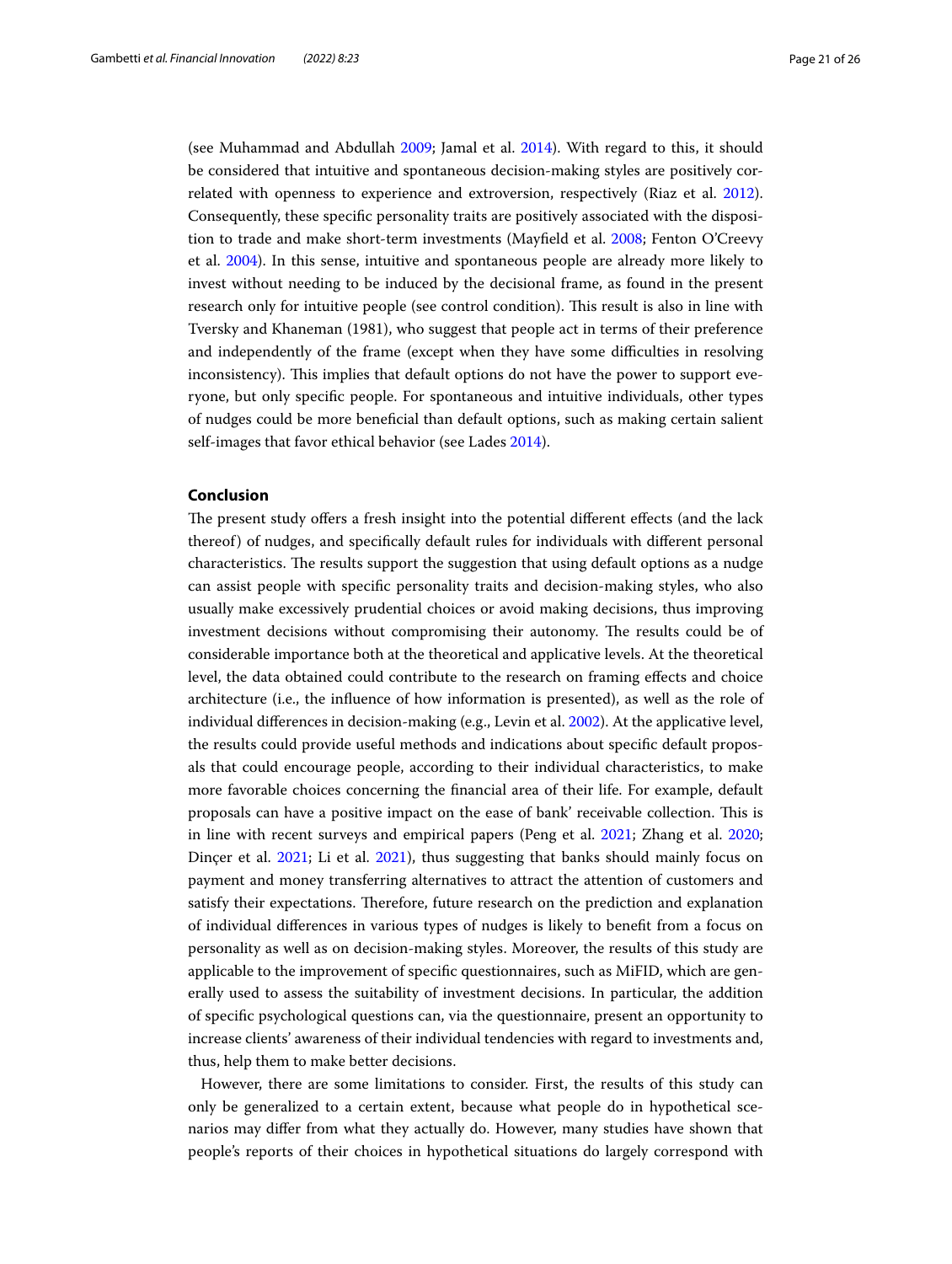their actions in real life (see Armitage and Conner [2000](#page-23-37) for a review). Moreover, it might be interesting to determine whether the present data will be replicated in future studies conducted on a larger and more representative sample of the Italian population, as well asusing investment scenarios with diferent risk-return and time horizon profles. Second, nudges have been shown to be the frst of many interventions meant to improve the functioning of a market by changing actors' behaviors. They trigger a long chain of factors, which are not easily identifable, and with consequences that are not always predictable. Tird, nudges are just part of a wider spectrum of interventions in the fnancial feld. For example, in both the great global fnancial crisis of 2007–2009 and in the most recent Italian cases (e.g., Banca Etruria), those who paid the highest price were those who had fewer economic resources (and therefore only access to the least competent staff in the banks) as well as less financial knowledge. Therefore, albeit default options can be signifcantly benefcial to some specifc groups of people, on their own, they are insufficient, as they have to be supplemented by medium and long-term interventions, such as fnancial training, and shorter-term ones, such as regulations and penalties for fnancial institutions. Finally, it should be noted that monetary incentives were not provided to the participants in the present study. This is a potential shortcoming because individuals are less likely to commit errors under monetary conditions (see Van den Berg et al. [2012](#page-25-5)). However, another incentive beyond nudge can be a confounded variable. Future research may be conducted using fnancial incentives to replicate the present results, thus encouraging the participants to make honest choices that reveal the truthful characteristics about their preferences (e.g., Charness et al. [2016\)](#page-23-38).

## **Appendix**

|            | Opt-out                                                                                                                                                                                                                                                                                                                                                                                                                                                                                                                               | Opt-in                                                                                                                                                                                                                                                                                                                                                                                                                                                                                                                                              | Control                                                                                                                                                                                                                                                                                                                                                     |
|------------|---------------------------------------------------------------------------------------------------------------------------------------------------------------------------------------------------------------------------------------------------------------------------------------------------------------------------------------------------------------------------------------------------------------------------------------------------------------------------------------------------------------------------------------|-----------------------------------------------------------------------------------------------------------------------------------------------------------------------------------------------------------------------------------------------------------------------------------------------------------------------------------------------------------------------------------------------------------------------------------------------------------------------------------------------------------------------------------------------------|-------------------------------------------------------------------------------------------------------------------------------------------------------------------------------------------------------------------------------------------------------------------------------------------------------------------------------------------------------------|
| Scenario 1 | Your employment contract<br>stipulates that you receive a<br>modest salary increase each<br>year and, at the same time,<br>your company automatically<br>pays into an investment plan,<br>lasting 10 years, respectively<br>10% of the salary increase<br>in the first year, 20% in the<br>second year, 30% in the third<br>year, etc., up to the 10th year<br>(reaching 100% of the salary<br>increase). Upon renewal of<br>the investment plan, you are<br>asked if you want to confirm<br>your adhesion or not. What do<br>you do? | Your employment contract<br>stipulates that you receive a<br>modest salary increase each<br>year. When renewing the<br>contract, you are asked if you<br>want to keep your current<br>contract or activate a new one<br>that also includes joining a<br>restricted investment plan, last-<br>ing 10 years. The investment<br>plan requires you to pay 10%<br>of the salary increase in the first<br>year, 20% in the second year,<br>30% the third year, etc., up to<br>the 10th year (reaching 100%<br>of the salary increase). What do<br>you do? | Your employment contract<br>stipulates that, every 3 years,<br>you receive a modest salary<br>increase. Would you like to join<br>a 10-year tied investment plan<br>that provides for the payment<br>of 10% of the salary increase in<br>the first year, 20% the second,<br>30% the third up to the 10th<br>year (reaching 100% of the salary<br>increase)? |
|            | Confirm your adhesion to the<br>investment plan                                                                                                                                                                                                                                                                                                                                                                                                                                                                                       | Confirm that you want to keep<br>your current employment<br>contract by not joining the<br>investment plan                                                                                                                                                                                                                                                                                                                                                                                                                                          | Yes, I would like to join the<br>investment plan                                                                                                                                                                                                                                                                                                            |
|            | Request to be excluded from<br>the investment plan                                                                                                                                                                                                                                                                                                                                                                                                                                                                                    | Ask to activate the new busi-<br>ness contact by joining the<br>investment plan                                                                                                                                                                                                                                                                                                                                                                                                                                                                     | No, I would not like to join the<br>investment plan                                                                                                                                                                                                                                                                                                         |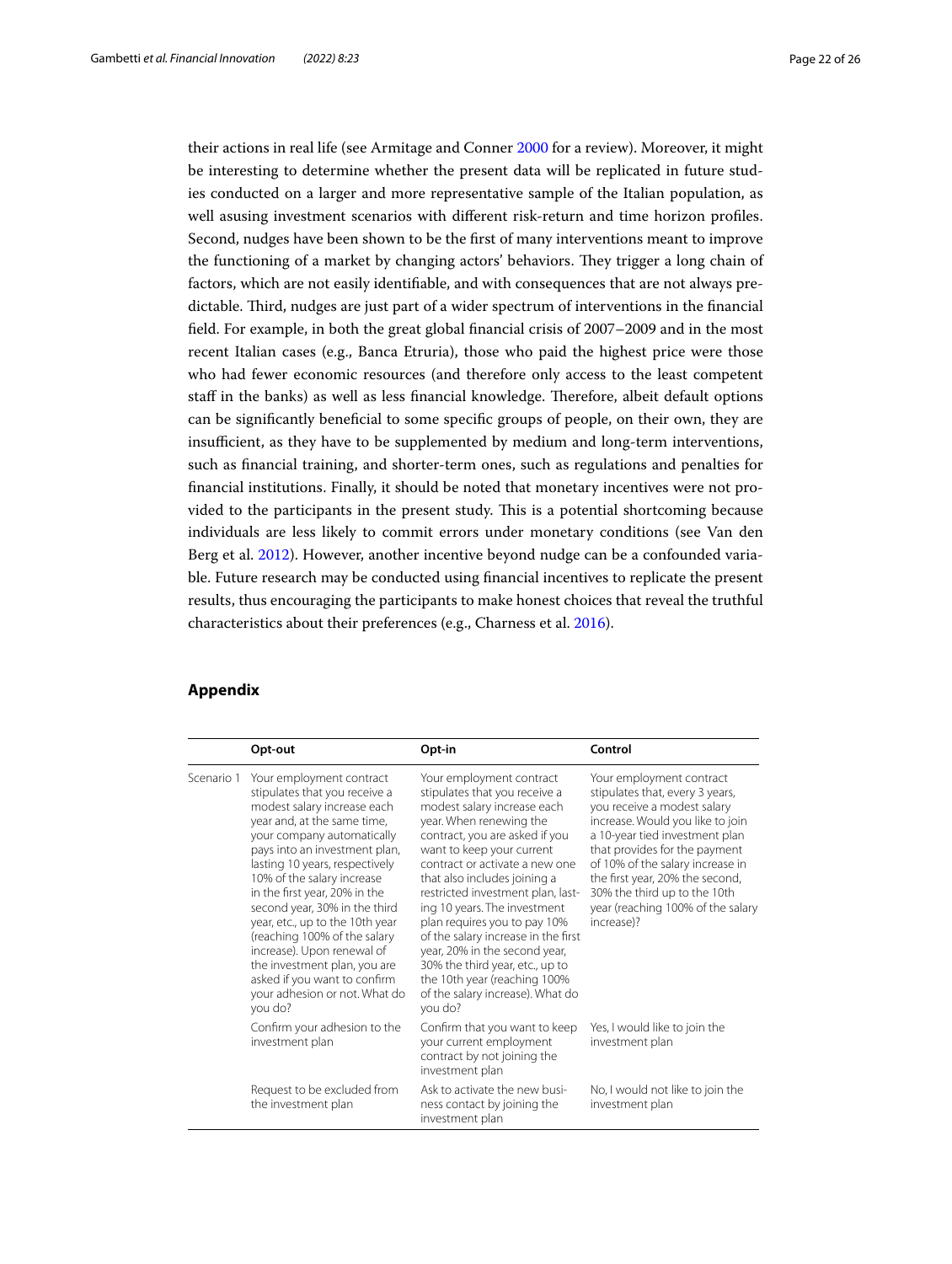|            | Opt-out                                                                                                                                                                                                                                                                                                                                                                                                                                                                                    | Opt-in                                                                                                                                                                                                                                                                                                                                                                                                                                                | Control                                                                                                                                                                                                                                                                                           |
|------------|--------------------------------------------------------------------------------------------------------------------------------------------------------------------------------------------------------------------------------------------------------------------------------------------------------------------------------------------------------------------------------------------------------------------------------------------------------------------------------------------|-------------------------------------------------------------------------------------------------------------------------------------------------------------------------------------------------------------------------------------------------------------------------------------------------------------------------------------------------------------------------------------------------------------------------------------------------------|---------------------------------------------------------------------------------------------------------------------------------------------------------------------------------------------------------------------------------------------------------------------------------------------------|
| Scenario 2 | You have invested €10,000 in<br>a 10-year investment fund,<br>which gives you quarterly<br>coupons of 50 euros. Your<br>bank reinvests the coupons,<br>automatically, in the same<br>investment fund (instead of<br>paying them into your own<br>current account) increasing the<br>invested capital. A regulation<br>has come out from the Euro-<br>pean Union which obliges the<br>bank to ask customers if they<br>want to confirm or change<br>this automatic mode. What do<br>you do? | You have invested €10,000 in<br>a 10-year investment fund,<br>which gives you quarterly<br>coupons of 50 euros. Coupons<br>are deposited into your bank<br>account. A European regula-<br>tion has come out that obliges<br>the bank to ask customers if<br>they want to confirm the pay-<br>ment of the coupons into their<br>current account or if they want<br>to invest them in the fund, to<br>increase the capital invested.<br>What do you do? | You have invested €10,000 in a<br>10-year investment fund, which<br>gives you quarterly coupons<br>of 50 euros. Coupons can be<br>deposited into your current<br>account or reinvested in the<br>fund you joined, to increase the<br>invested capital. What do you<br>do?                         |
|            | Confirm that you want to<br>reinvest the coupons in the<br>investment fund                                                                                                                                                                                                                                                                                                                                                                                                                 | Leave the coupons in the cur-<br>rent account, without reinvest-<br>ing them                                                                                                                                                                                                                                                                                                                                                                          | Reinvest the coupons in the<br>investment fund                                                                                                                                                                                                                                                    |
|            | Change your status, asking the<br>bank to pay the coupons into<br>the current account without<br>reinvesting them                                                                                                                                                                                                                                                                                                                                                                          | Reinvest the coupons in the<br>investment fund                                                                                                                                                                                                                                                                                                                                                                                                        | Ask the bank to pay the coupons<br>into your current account, with-<br>out reinvesting them                                                                                                                                                                                                       |
| Scenario 3 | The company where you work<br>has activated health insurance<br>for all employees, providing<br>for an automatic deduction of<br>4% from the annual salary. For<br>example, if your salary is 20,000<br>euros a year, the company will<br>deduct 800 euros a year. You<br>are asked whether or not you<br>want to confirm adherence to<br>the insurance plan. What do<br>you do?                                                                                                           | The company where you work<br>does not provide any health<br>insurance for its employees. If<br>you are interested in taking out<br>health insurance, you will need<br>to contact an external insur-<br>ance company. The payment<br>will be equal to 4% of your<br>annual salary. For example, if<br>your salary is 20,000 euros per<br>year, you will have to pay 800<br>euros a year. What do you do?                                              | You have become aware of the<br>existence of a health insur-<br>ance plan, which provides for a<br>payment of 4% of your annual<br>salary. For example, if your salary<br>is 20,000 euros per year, you will<br>have to pay 800 euros a year.<br>Would you like to join that insur-<br>ance plan? |
|            | Confirm adherence to the<br>insurance plan                                                                                                                                                                                                                                                                                                                                                                                                                                                 | Keep your current salary by not<br>joining the insurance plan                                                                                                                                                                                                                                                                                                                                                                                         | Yes                                                                                                                                                                                                                                                                                               |
|            | Ask to be excluded from the<br>insurance plan                                                                                                                                                                                                                                                                                                                                                                                                                                              | Look for an external insurance<br>company to take out health<br>insurance                                                                                                                                                                                                                                                                                                                                                                             | No                                                                                                                                                                                                                                                                                                |

#### **Abbreviations**

GDMS: General decision making style; STAI-Y: State trait anxiety inventory-Y form; UK: United Kingdom.

#### **Acknowledgements**

Not applicable.

#### **Authors' contributions**

EG contributed to the development of the conceptual idea, recruited participants, performed the statistical analyses and drafted the manuscript. MMZ contributed to the development of the conceptual idea and helped to recruit participants and performed the statistical analyses. RN participated in the design of the study and contributed to the development of the experiment. FG contributed to conceive the study and participated in its design and coordination. All authors read and approved the fnal version of manuscript.

#### **Funding**

No specifc source of funding.

#### **Availability of data and materials**

The datasets used and analysed during the current study are available from the corresponding author on reasonable request.

### **Declarations**

#### **Competing interests**

No potential competing interest was reported by the authors.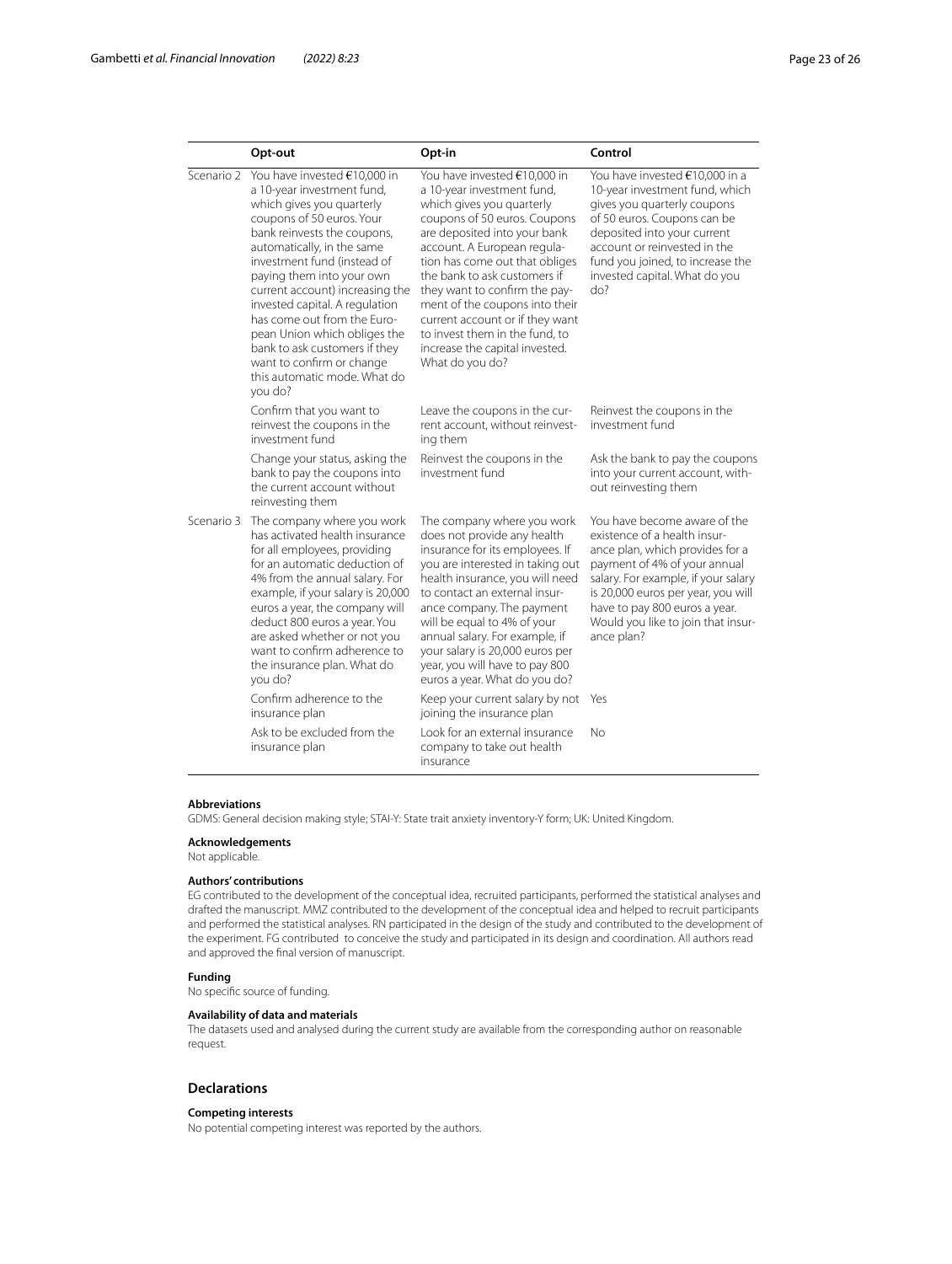Received: 19 April 2021 Accepted: 24 December 2021 Published online: 09 March 2022

#### **References**

<span id="page-23-37"></span><span id="page-23-12"></span>Ariely D, Gneezy U, Loewenstein G, Mazar N (2009) Large stakes and big mistakes. Rev Econ Stud 76(2):451–469 Armitage CJ, Conner M (2000) Social cognition models and health behaviour: a structured review. Psychol Health 15(2):73–189

<span id="page-23-5"></span>Arshad A, Anderson B, Sharif A (2019) Comparison of organ donation and transplantation rates between opt-out and opt-in systems. Kidney Int 95(6):1453–1460

<span id="page-23-7"></span>Ashraf N, Karlan D, Yin W (2006) Tying Odysseus to the mast: evidence from a commitment savings product in the Philippines. Q J Econ 121(2):635–672

<span id="page-23-14"></span>Bank for International Settlement (2008) 79th annual report, 2008/09. Research Paper available at [https://www.bis.org/](https://www.bis.org/publ/arpdf/ar2009e.htm) [publ/arpdf/ar2009e.htm](https://www.bis.org/publ/arpdf/ar2009e.htm)

<span id="page-23-30"></span>Bar-Haim Y, Lamy D, Pergamin L, Bakermans-Kranenburg MJ, van Ijzendoorn MH (2007) Threat-related attentional bias in anxious and non-anxious individuals: a meta-analytic study. Psychol Bull 133:1–24

<span id="page-23-34"></span>Barberis N, Thaler R (2003) A survey of behavioral fnance. Handb Econ Finance 1:1053–1128

<span id="page-23-32"></span><span id="page-23-1"></span>Benartzi S, Thaler RH (2013) Behavioral economics and the retirement savings crisis. Science 339(6124):1152–1153 Bensi L, Giusberti F, Nori R, Gambetti E (2010) Individual diferences and reasoning: a study on personality traits. Br J Psychol 101(3):545–562

- <span id="page-23-2"></span>Brenninkmeijer V, Blonk RWB (2012) The efectiveness of the JOBS program among the long-term unemployed: a randomized experiment in the Netherlands. Health Promot Int 27(2):220–229
- <span id="page-23-24"></span>Bruns H, Kantorowicz-Reznichenko E, Klement K, Jonsson ML, Rahali B (2018) Can nudges be transparent and yet efective? J Econ Psychol 65:41–59

<span id="page-23-8"></span>Camerer C, Issacharoff S, Loewenstein G, O'donoghue T, Rabin M (2003) Regulation for conservatives: behavioral economics and the case for "asymmetric paternalism." Univ Pa Law Rev 151(3):1211–1254

<span id="page-23-38"></span><span id="page-23-19"></span><span id="page-23-4"></span>Chapman GB, Li M, Colby H, Yoon H (2010) Opting in vs opting out of infuenza vaccination. JAMA 304(1):43–44 Charness G, Gneezy U, Halladay B (2016) Experimental methods: pay one or pay all. J Econ Behav Organ 131:141–150 Chitra K, Ramya Sreedevi V (2011) Does personality traits infuence the choice of investment? IUP J Behav Finance 8(2):47–57

<span id="page-23-6"></span>Choi JJ, Laibson D, Madrian BC, Metrick A (2004) For better or for worse: default efects and 401 (k) savings behavior. In: Wise DA (ed) Perspectives on the economics of aging. University of Chicago Press, Chicago

<span id="page-23-29"></span><span id="page-23-23"></span>Corter JE, Chen YJ (2006) Do investment risk tolerance attitudes predict portfolio risk? J Bus Psychol 20(3):369 Cosenza M, Ciccarelli M, Nigro G (2019) Decision-making styles, negative afectivity, and cognitive distortions in adoles-

<span id="page-23-21"></span>cent gambling. J Gambl Stud 35:517–531 Costa PT Jr, McCrae RR (1992) Four ways fve factors are basic. Personal Individ Difer 13(6):653–665

<span id="page-23-27"></span>Davidsson P (1995) Determinants of entrepreneurial intentions. In: RENT XI workshop

<span id="page-23-9"></span>DellaVigna S (2009) Psychology and economics: evidence from the feld. J Econ Lit 47(2):315–372

<span id="page-23-22"></span>Dewberry C, Juanchich M, Narendran S (2013) Decision-making competence in everyday life: the roles of general cognitive styles, decision-making styles and personality. Personal Individ Difer 55(7):783–788

<span id="page-23-36"></span>Dinçer H et al (2021) Fintech investments in european banks: a hybrid IT2 fuzzy multidimensional decision-making approach. Financ Innov.<https://doi.org/10.1186/s40854-021-00256-y>

<span id="page-23-16"></span>Donnelly G, Iyer R, Howell R (2012) The big fve personality traits, material values, and fnancial well-being of selfdescribed money managers. J Econ Psychol 33(6):1129–1142

<span id="page-23-33"></span>Dziewulska P, Markiewicz K (2018) Procrastination predictors and moderating efect of personality traits. Polskie Forum Psychol 23(3):593–609

<span id="page-23-20"></span>Ebrahimi K, Dastgir M, Latif Z (2016) The efect of personality characteristics of capital market analysts on investment trends, risk and return of their performance. Int J Finance Manag Account 1(2):25–35

<span id="page-23-25"></span>Faul F, Erdfelder E, Lang AG, Buchner A (2007) G\* Power 3: a fexible statistical power analysis program for the social, behavioral, and biomedical sciences. Behav Res Methods 39(2):175–191

- <span id="page-23-35"></span>Fenton O'Creevy M, Nicholson N, Soane E, Willman P (2004) Traders: risks, decisions, and Management in Financial Markets. Oxford University Press, Oxford
- <span id="page-23-3"></span>Foukaras A, Toma L (2014) Buying and wasting sustainably. Determinants of green behaviour in Cyprus and Sweden. Procedia Econ Finance 14:220–229
- <span id="page-23-13"></span>Gambetti E, Giusberti F (2012) The efect of anger and anxiety traits on investment decisions. J Econ Psychol 33(6):1059–1069

<span id="page-23-18"></span>Gambetti E, Giusberti F (2017) Housing loans: What about personality traits? Int J Econ Financ Issues 7(2):32–39

<span id="page-23-11"></span>Gambetti E, Giusberti F (2019) Personality, decision-making styles and investments. J Behav Exp Econ 80:14–24

<span id="page-23-26"></span>Gambetti E, Fabbri M, Bensi L, Tonetti L (2008) A contribution to the Italian validation of the general decision-making style inventory. Pers Individ Dif 44(4):842–852

<span id="page-23-15"></span><span id="page-23-0"></span>Halpern SD (2018) Using default options and other nudges to improve critical care. Critical Care Med 46(3):460–464 Handel BR, Kolstad JT (2015) Health insurance for" humans": information frictions, plan choice, and consumer welfare. Am Econ Rev 105(8):2449–2500

<span id="page-23-31"></span>Hartley CA, Phelps EA (2012) Anxiety and decision-making. Biol Psychiatry 72(2):113–118

<span id="page-23-10"></span>Hastings JS, Madrian BC, Skimmyhorn WL (2013) Financial literacy, fnancial education, and economic outcomes. Annu Rev Econ 5(1):347–373

<span id="page-23-28"></span>Hogarth RM, Einhorn HJ (1992) Order efects in belief updating: The belief-adjustment model. Cogn Psychol 24(1):1–55

<span id="page-23-17"></span>Jamal AAA, Ramlan WK, Pazim KH, Budin DSA (2014) Decision-making style and investment success of retail investors in Malaysia. Int J Bus Soc Sci 5(9):311–322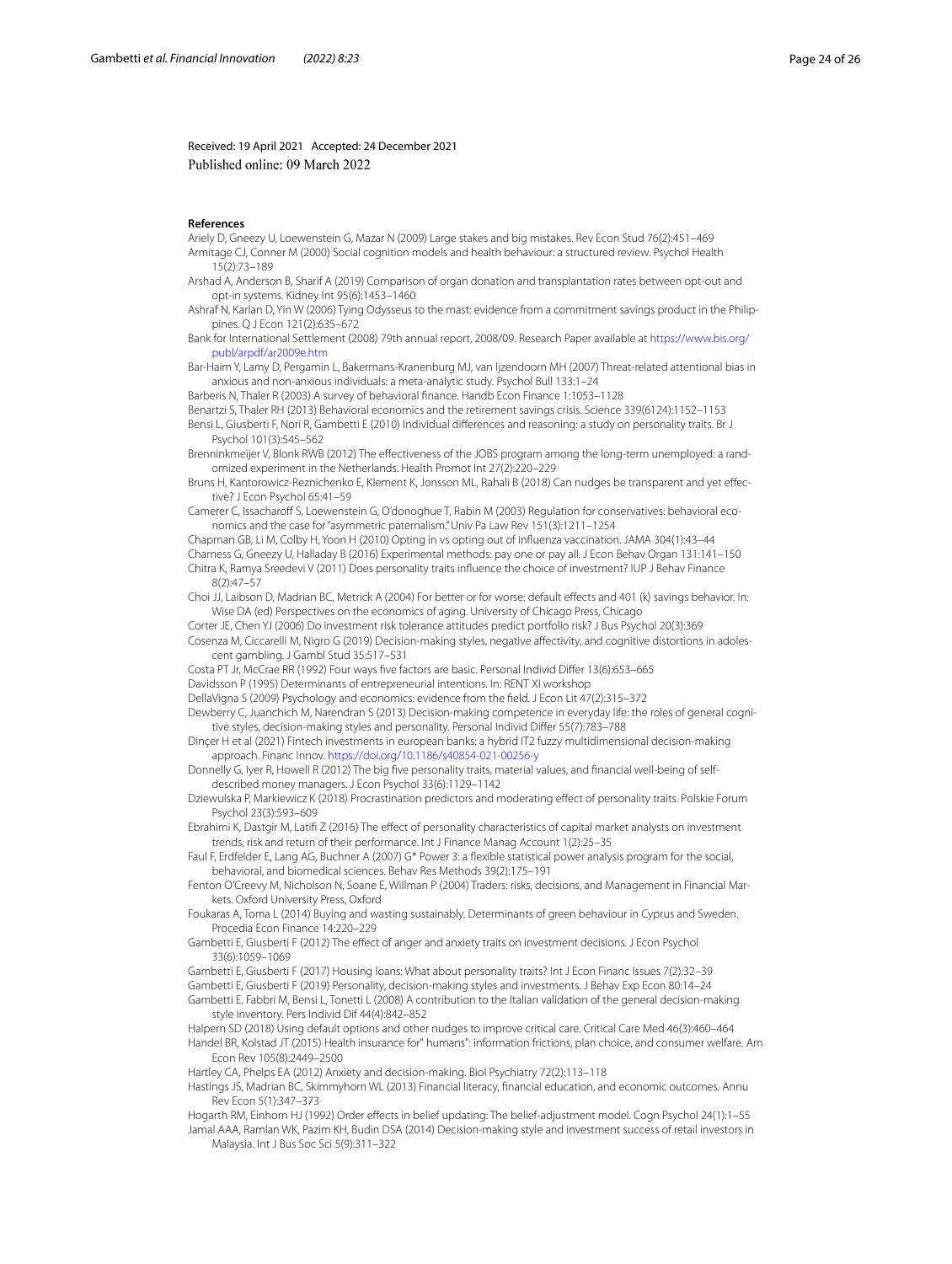<span id="page-24-4"></span>Johnson EJ, Goldstein DG (2003) Medicine. Do defaults save lives? Science 302:1338–1339

<span id="page-24-38"></span><span id="page-24-28"></span>Johnson EJ, Goldstein DG (2004) Defaults and donation decisions. Transplantation 78(12):1713–1716 Klingsieck KB (2013) Procrastination. Eur Psychol 18(1):24–34

<span id="page-24-41"></span><span id="page-24-36"></span>Korniotis GM, Kumar A (2011) Do older investors make better investment decisions? Rev Econ Stat 93(1):244–265 Lades LK (2014) Impulsive consumption and refexive thought: nudging ethical consumer behavior. J Econ Psychol 41:114–128

<span id="page-24-23"></span>Leahy RL, Tirch DD, Melwani PS (2012) Processes underlying depression: risk aversion, emotional schemas, and psychological fexibility. Int J Cognit Ther 5(4):362–379

<span id="page-24-42"></span>Levin IP et al (2002) A new look at framing efects: distribution of efect sizes, individual diferences, and independence of types of efects. Organ Behav Hum Decis Process 88(1):411–429

<span id="page-24-26"></span>Leykin Y, DeRubeis RJ (2010) Decision-making styles and depressive symptomatology: development of the decision styles questionnaire. Judgm Decis Mak 5(7):506

<span id="page-24-44"></span>Li T, Kou G, Peng Y, Yu PS (2021) An integrated cluster detection, optimization and interpretation approach for fnancial data. IEEE Trans Cybern. <https://doi.org/10.1109/TCYB.2021.3109066>

<span id="page-24-19"></span>Lo AW, Repin DV, Steenbarger BN (2005) Fear and greed in fnancial markets: a clinical study of day-traders. Am Econ Rev 95(2):352–359

<span id="page-24-9"></span>Loewenstein G, Lerner JS (2003) The role of afect in decision-making. In: Handbook of afective science. Oxford University Press

<span id="page-24-10"></span>Loewenstein G, Prelec D (1992) Anomalies in intertemporal choice: evidence and an interpretation. Q J Econ 107(2):573–597

<span id="page-24-15"></span>Loewenstein G, Friedman YH, McGill B, Ahmad S, Linck S, Sinkula S, Madrian BC (2013) Consumers' misunderstanding of health insurance. J Health Econ 32(5):850–862

<span id="page-24-29"></span>Madden TJ, Ellen PS, Ajzen I (1992) A comparison of the theory of planned behavior and the theory of reasoned action. Personal Soc Psychol Bull 18(1):3–9

<span id="page-24-5"></span>Madrian BC, Shea DF (2001) The power of suggestion: inertia in 401 (k) participation and savings behavior. Q J Econ 116(4):1149–1187

<span id="page-24-27"></span><span id="page-24-14"></span><span id="page-24-7"></span>Maner JK et al (2007) Dispositional anxiety and risk-avoidant decision-making. Personal Individ Difer 42(4):665–675 Mani A, Mullainathan S, Shafr E, Zhao J (2013) Poverty impedes cognitive function. Science 341(6149):976–980 Marinelli N, Mazzoli C (2010) Profling investors with the MiFID: current practice and future prospects. Research Paper available at <https://www.ascosim.it/public/19Ric.pdf>

<span id="page-24-37"></span><span id="page-24-20"></span>Mayfeld C, Perdue G, Wooten K (2008) Investment management and personality type. Financ Serv Rev 17(3):219–236 Mogg K, Bradley BP (1998) A cognitive-motivational analysis of anxiety. Behav Res Ther 36(9):809–848

<span id="page-24-1"></span>Momsen K, Stoerk T (2014) From intention to action: Can nudges help consumers to choose renewable energy? Energy Policy 74:376–382

<span id="page-24-16"></span>Muhammad NMN, Abdullah M (2009) Investment decision-making style: Are Malaysian investors rational decision makers? Interdiscip J Contemp Res Bus 1(3):96–108

<span id="page-24-25"></span>Nygren TE (2000) Development of a measure of decision making styles to predict performance in a dynamic J/DM task. Paper presented at 41st annual meeting of the psychonomic society, New Orleans, 2000.

<span id="page-24-22"></span>Nyhus EK, Webley P (2001) The role of personality in household saving and borrowing behaviour. Eu J Personal 15(S1):S85–S103

<span id="page-24-21"></span>Oehler A, Wendt S, Wedlich F, Horn M (2018) Investors' personality infuences investment decisions: Experimental evidence on extraversion and neuroticism. J Behav Finance 19(1):30–48

<span id="page-24-32"></span>Pedrabissi L, Santinello M (1998) Inventario per l'ansia di «Stato» e di «Tratto»: nuova versione italiana dello STAI Forma Y: Manuale. Organizzazioni Speciali, Firenze, Italy

<span id="page-24-43"></span>Peng Y et al (2021) Bankruptcy prediction for SMEs using transactional data and two-stage multiobjective feature selection. Decis Support Syst.<https://doi.org/10.1016/j.dss.2020.113429>

<span id="page-24-39"></span><span id="page-24-17"></span>Rahman SHM (2014) Personality and decision making styles of university students. J Indian Appl Psychol 40(1):138–144 Riaz MN, Riaz MA, Batool N (2012) Personality types as predictors of decision making styles. J Behav Sci 22(2):99–114 Rick S, Loewenstein G (2008) The role of emotion in economic behavior. Handb Emot 3:138–158

<span id="page-24-18"></span><span id="page-24-11"></span>Rustichini A, DeYoung CG, Anderson JC, Burks SV (2012) Toward the integration of personality theory and decision theory in the explanation of economic and health behavior. IZA Discussion Paper No. 6750

<span id="page-24-3"></span>Samuelson W, Zeckhauser R (1988) Status quo bias in decision-making. J Risk Uncertain 1(1):7–59

<span id="page-24-30"></span>Schifman LG, Kanuk LL, Wisenblit J (2000) Consumer behavior. Prentice Hall, Upper Saddle River

<span id="page-24-24"></span>Scott SG, Bruce RA (1995) Decision-making style: the development and assessment of a new measure. Educ Psychol Meas 55(5):818–831

<span id="page-24-13"></span>Shih TY, Ke SC (2014) Determinates of fnancial behavior: insights into consumer money attitudes and fnancial literacy. Serv Bus 8(2):217–238

<span id="page-24-8"></span>Slovic P (1995) The construction of preference. Am Psychol 50(5):364–371

<span id="page-24-12"></span>Smelter NJ, Baltes PB (2001) Analytic induction. International. Encyclopedia of the social and behavioral sciences. Elsevier, Oxford

<span id="page-24-34"></span>Spicer DP, Sadler-Smith E (2005) An examination of the general decision-making style questionnaire in two UK samples. J Managerl Psychol 20:137–149

<span id="page-24-31"></span>Spielberger CD (2010) State-trait anxiety inventory. Wiley, Hoboken

<span id="page-24-0"></span>Sunstein CR (2014) Nudging: a very short guide. J Consum Policy 37(4):583–588

<span id="page-24-2"></span>Szaszi B, Palinkas A, Palf B, Szollosi A, Aczel B (2018) A systematic scoping review of the choice architecture movement: toward understanding when and why nudges work. J Behav Decis Mak 31(3):355–366

<span id="page-24-35"></span>Tabachnick BG, Fidell LS, Ullman JB (2007) Using multivariate statistics, vol 5. Pearson, Boston

<span id="page-24-33"></span>Thaler RH, Benartzi S (2004) Save more tomorrow™: using behavioral economics to increase employee saving. J Polit Econ 112(S1):164–187

<span id="page-24-6"></span>Thaler RH, Sunstein CR (2003) Libertarian paternalism. Am Econ Rev 93(2):175–179

<span id="page-24-40"></span>Thunholm P (2004) Decision-making style: Habit, style or both? Pers Individ Dif 36(4):931–944